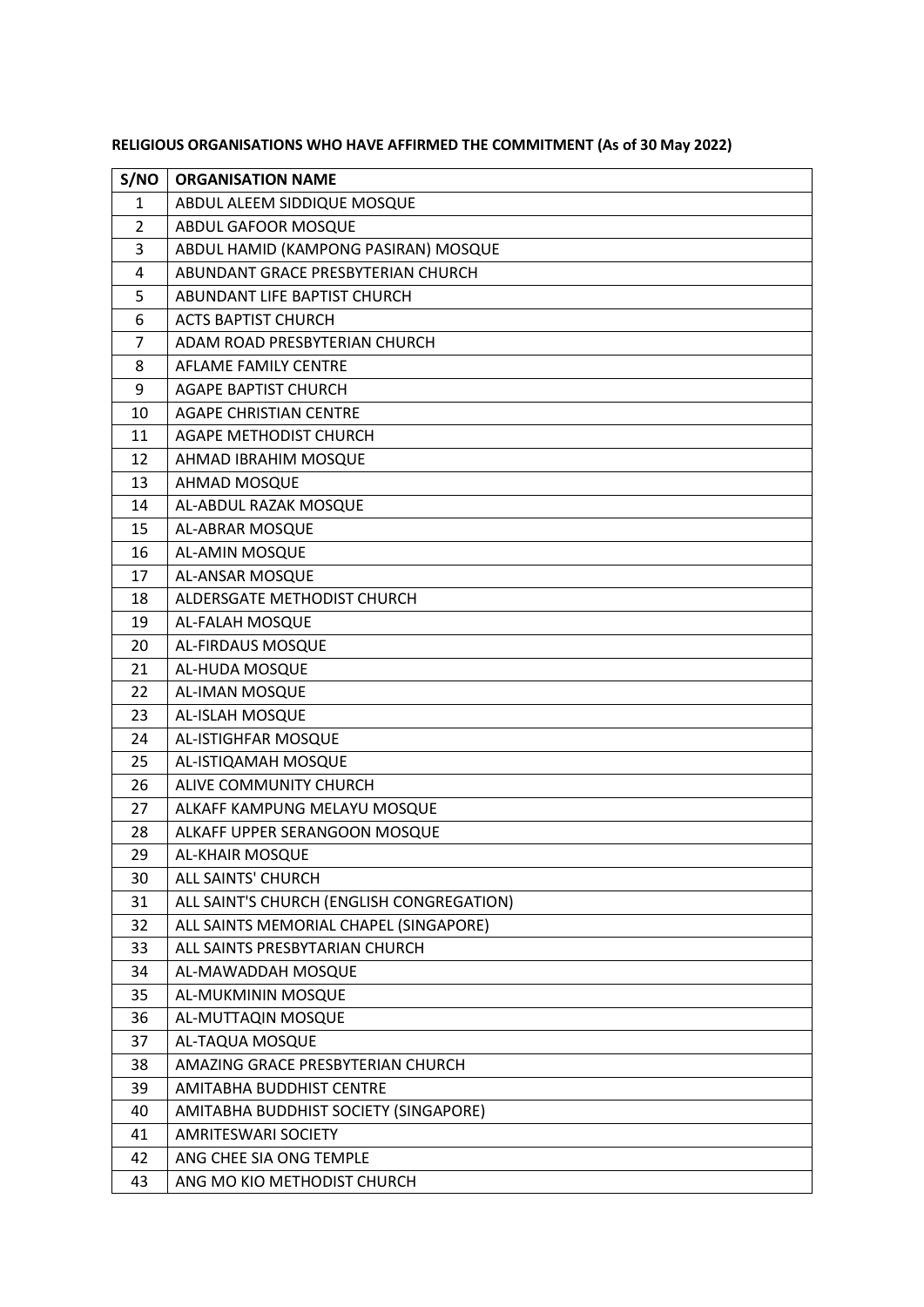| 44 | ANG MO KIO PRESBYTERIAN CHURCH               |
|----|----------------------------------------------|
| 45 | ANG MO KIO TAMIL METHODIST CHURCH            |
| 46 | ANGULLIA MOSQUE                              |
| 47 | AN-NAHDHAH MOSQUE                            |
| 48 | <b>AN-NUR MOSQUE</b>                         |
| 49 | AR-RAUDHAH MOSQUE                            |
| 50 | ARULMIGU MURUGAN TEMPLE                      |
| 51 | ARULMIGU VELMURUGAN GNANA MUNEESWARAR TEMPLE |
| 52 | ARYA SAMAJ SINGAPORE                         |
| 53 | ASSYAFAAH MOSQUE                             |
| 54 | <b>ASSYAKIRIN MOSQUE</b>                     |
| 55 | <b>BA'ALWIE MOSQUE</b>                       |
| 56 | <b>BAK SUA SIAH BOO TEMPLE</b>               |
| 57 | <b>BAN SIEW SAN KUAN IMM TONG</b>            |
| 58 | <b>BAO GONG TEMPLE</b>                       |
| 59 | <b>BAO SHENG TEMPLE</b>                      |
| 60 | <b>BARKER ROAD METHODIST CHURCH</b>          |
| 61 | <b>BARTLEY CHRISTIAN CHURCH</b>              |
| 62 | <b>BAUHINIA BAPTIST CHURCH</b>               |
| 63 | <b>BEDOK LUTHERAN CHURCH</b>                 |
| 64 | <b>BEDOK METHODIST CHURCH</b>                |
| 65 | <b>BEEH LOW SEE TEMPLE</b>                   |
| 66 | BEI CHEN GONG ASSOCIATION (SINGAPORE)        |
| 67 | BEI HAI SEVENTH MOON SOCIETY                 |
| 68 | <b>BENCOOLEN MOSQUE</b>                      |
| 69 | <b>BETHANY CHRISTIAN CENTRE</b>              |
| 70 | <b>BETHANY CHURCH (SINGAPORE)</b>            |
| 71 | BETHANY EVANGELICAL FREE CHURCH              |
| 72 | BETHANY INDEPENDENT - PRESBYTERIAN CHURCH    |
| 73 | BETHANY PRESBYTERIAN CHURCH                  |
| 74 | BETHANY TRINITY PRESBYTERIAN CHURCH          |
| 75 | <b>BETHEL ASSEMBLY OF GOD</b>                |
| 76 | <b>BETHEL PRESBYTERIAN CHURCH</b>            |
| 77 | <b>BETHESDA (KATONG) CHURCH</b>              |
| 78 | BETHESDA CATHEDRAL                           |
| 79 | <b>BETHESDA CHAPEL LIMITED</b>               |
| 80 | BETHESDA CHRISTIAN CENTRE                    |
| 81 | BETHESDA CHURCH BUKIT ARANG                  |
| 82 | BETHESDA FRANKEL ESTATE CHURCH               |
| 83 | BETHESDA HALL (ANG MO KIO)                   |
| 84 | BETHESDA PASIR- RIS MISSION CHURCH LTD       |
| 85 | BETHESDA SERANGOON CHURCH                    |
| 86 | <b>BIBLE SOCIETY OF SINGAPORE</b>            |
| 87 | BLESSED SACRAMENT CHURCH                     |
| 88 | <b>BLUE CROSS CHARITABLE INSTITUTION</b>     |
| 89 | <b>BO TIEN TEMPLE</b>                        |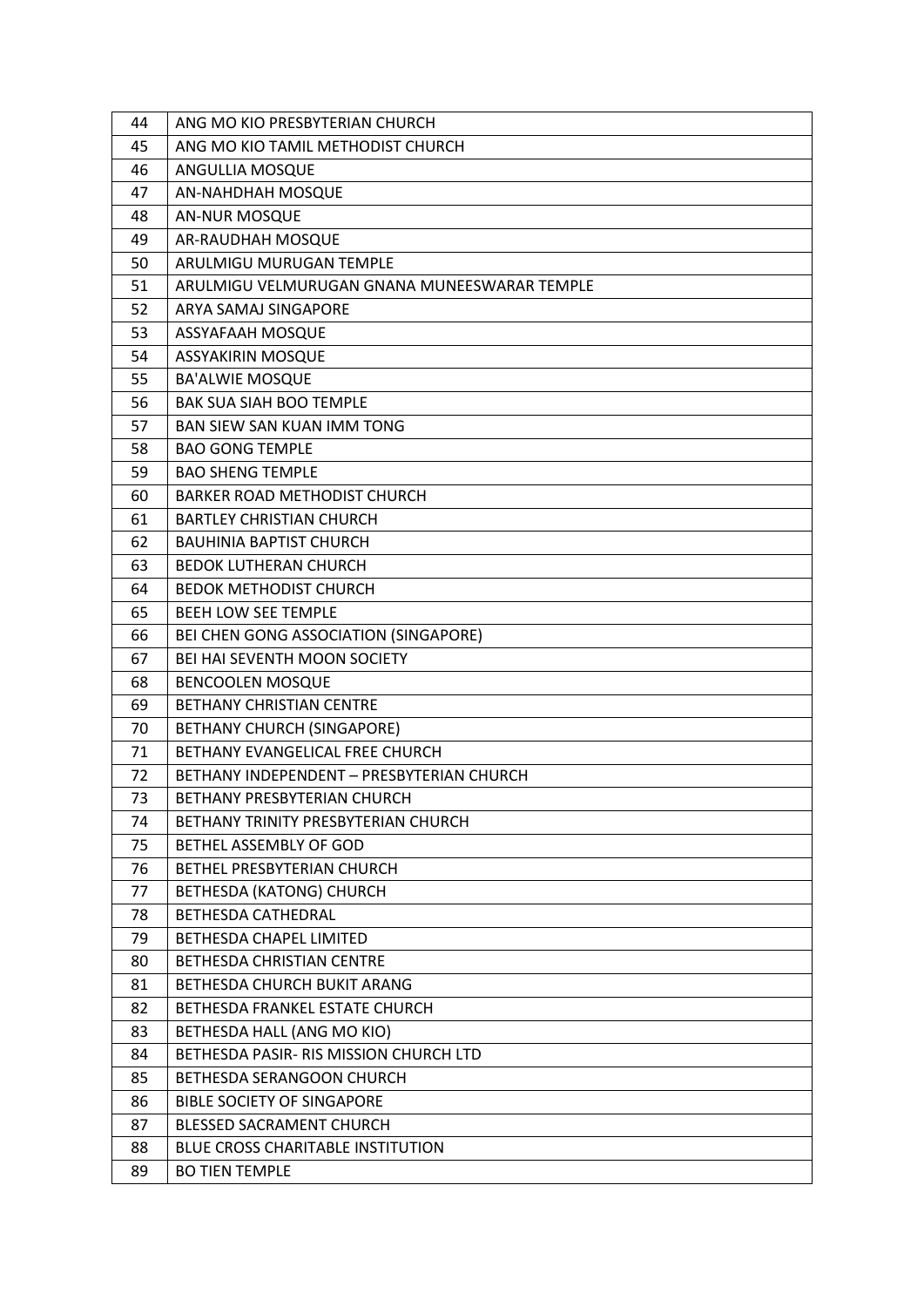| 90  | <b>BODHIRAJA BUDDHIST SOCIETY</b>                    |
|-----|------------------------------------------------------|
| 91  | <b>BRIGHTON COMMUNITY CHURCH</b>                     |
| 92  | <b>BUDDHA TOOTH RELIC TEMPLE (SINGAPORE)</b>         |
| 93  | <b>BUDDHA'S LIGHT ASSOCIATION (SINGAPORE)</b>        |
| 94  | <b>BUDDHIST COLLEGE OF SINGAPORE</b>                 |
| 95  | <b>BUDDHIST FELLOWSHIP</b>                           |
| 96  | <b>BUKIT BATOK PRESBYTERIAN CHURCH</b>               |
| 97  | <b>BUKIT PANJANG GOSPEL CHAPEL LTD</b>               |
| 98  | <b>BUKIT PANJANG METHODIST CHURCH</b>                |
| 99  | <b>BUKIT TIMAH SEU TECK SEAN TONG</b>                |
| 100 | <b>BURHANI MOSQUE</b>                                |
| 101 | <b>BURMESE BUDDHIST TEMPLE</b>                       |
| 102 | <b>BW MONASTERY</b>                                  |
| 103 | <b>CAIRNHILL METHODIST CHURCH</b>                    |
| 104 | CALVARY ASSEMBLY OF GOD                              |
| 105 | <b>CALVARY BAPTIST CHURCH</b>                        |
| 106 | CALVARY BIBLE-PRESBYTERIAN CHURCH                    |
| 107 | CARE ASSEMBLY OF GOD                                 |
| 108 | <b>CARMEL PRESBYTERIAN CHURCH</b>                    |
| 109 | CATHEDRAL OF THE GOOD SHEPHERD                       |
| 110 | <b>CENTRAL CHRISTIAN CHURCH</b>                      |
| 111 | CENTRAL SIKH GURDWARA BOARD                          |
| 112 | <b>CENTRE OF HOPE CHURCH</b>                         |
| 113 | <b>CENTRE OF NEW LIFE</b>                            |
| 114 | <b>CHAI CHEE UNITED TEMPLE</b>                       |
| 115 | CHAN YI GONG XIU HUI                                 |
| 116 | <b>CHANG TIEN KONG TEMPLE</b>                        |
| 117 | <b>CHANGI BAPTIST CHURCH</b>                         |
| 118 | <b>CHANGI BETHANY CHURCH</b>                         |
| 119 | <b>CHANGI METHODIST CHURCH</b>                       |
| 120 | <b>CHAO YIN KONG TEMPLE</b>                          |
| 121 | <b>CHAPEL OF CHRIST THE KING</b>                     |
| 122 | CHAPEL OF CHRIST THE REDEEMER                        |
| 123 | CHAPEL OF CHRIST THE REDEEMER (CHINESE CONGREGATION) |
| 124 | <b>CHAPEL OF THE HOLY SPIRIT</b>                     |
| 125 | <b>CHAPEL OF THE RESURRECTION</b>                    |
| 126 | CHARIS EVANGELICAL FREE CHURCH                       |
| 127 | <b>CHARIS METHODIST CHURCH</b>                       |
| 128 | CHARN MAO HERN KEW HUANG KENG                        |
| 129 | CHEE HOON SUN KONG ASSOCIATION                       |
| 130 | <b>CHEE TONG TEMPLE</b>                              |
| 131 | <b>CHEK SIAN TNG TEMPLE</b>                          |
| 132 | CHEN LI PRESBYTERIAN CHURCH                          |
| 133 | <b>CHENG HONG SIANG TNG</b>                          |
| 134 | <b>CHENG LIAN SEE TEMPLE</b>                         |
| 135 | CHEO BU TONG TEMPLE                                  |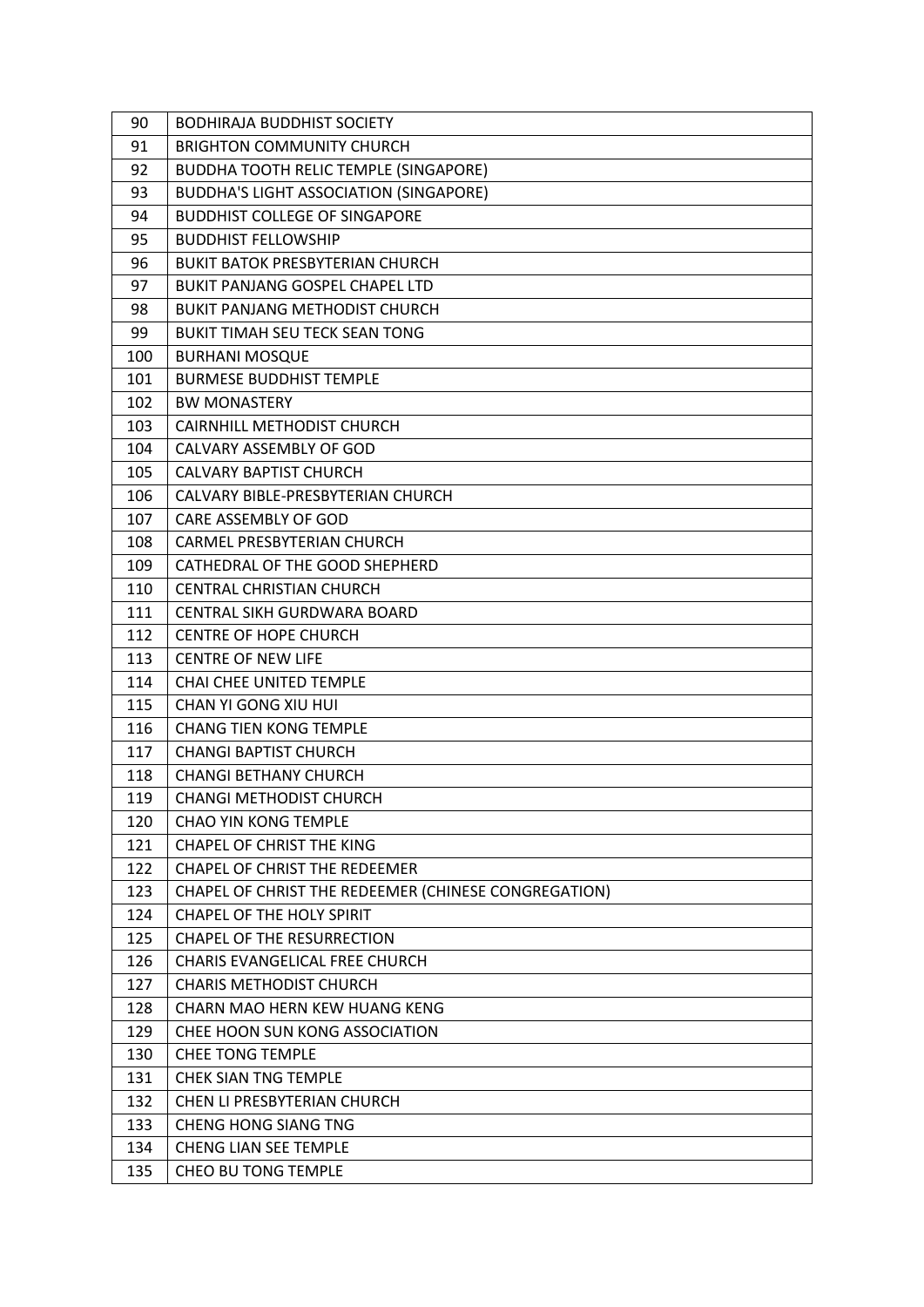| 136 | CHEO LIM CHIN SUN LIAN HUP KENG TEMPLE     |
|-----|--------------------------------------------|
| 137 | <b>CHERITH BAPTIST CHURCH</b>              |
| 138 | <b>CHERN NAM KONG SIEW TEMPLE</b>          |
| 139 | <b>CHESED-EL SYNAGOGUE</b>                 |
| 140 | <b>CHETTIARS' TEMPLE SOCIETY</b>           |
| 141 | CHI HOCK KENG TEMPLE                       |
| 142 | CHIEN FO SHAN BUDDHIST SOCIETY             |
| 143 | <b>CHIN FOOK MEOW</b>                      |
| 144 | CHIN PIN TZE SAN LIAN SUN GONG             |
| 145 | <b>CHING CHWEE TEMPLE</b>                  |
| 146 | CHING KONG RELIGION FOOK POON TONG         |
| 147 | CHINMAYA SEVA CENTRE                       |
| 148 | <b>CHONG GHEE TEMPLE</b>                   |
| 149 | <b>CHONG PANG COMBINED TEMPLE</b>          |
| 150 | <b>CHONG TECK SIANG TNG TEMPLE</b>         |
| 151 | <b>CHONG TOW KONG</b>                      |
| 152 | <b>CHONG YEE TEMPLE</b>                    |
| 153 | <b>CHRIST METHODIST CHURCH</b>             |
| 154 | <b>CHRISTALITE METHODIST CHAPEL</b>        |
| 155 | CHRISTIAN GRACE PRESBYTERIAN CHURCH        |
| 156 | CHRISTIAN NATIONALS' EVANGELISM COMMISSION |
| 157 | <b>CHU SHENG TEMPLE</b>                    |
| 158 | CHU SIANG TONG TEMPLE                      |
| 159 | CHU SIANG WAH SUA TEMPLE                   |
| 160 | CHURCH OF CHRIST OF MALAYA                 |
| 161 | CHURCH OF CHRIST THE KING                  |
| 162 | CHURCH OF CHRIST THE ROCK                  |
| 163 | CHURCH OF CHRIST, EASTSIDE                 |
| 164 | CHURCH OF CHRIST, JURONG                   |
| 165 | CHURCH OF CHRIST, PASIR PANJANG            |
| 166 | CHURCH OF DIVINE MERCY                     |
| 167 | <b>CHURCH OF GOD (SINGAPORE)</b>           |
| 168 | CHURCH OF OUR LADY OF LOURDES              |
| 169 | CHURCH OF OUR LADY OF PERPETUAL SUCCOUR    |
| 170 | CHURCH OF OUR LADY QUEEN OF PEACE          |
| 171 | CHURCH OF OUR LADY STAR OF THE SEA         |
| 172 | <b>CHURCH OF OUR SAVIOUR</b>               |
| 173 | <b>CHURCH OF PRAISE</b>                    |
| 174 | <b>CHURCH OF SINGAPORE</b>                 |
| 175 | CHURCH OF SINGAPORE (ADMIRALTY)            |
| 176 | CHURCH OF SINGAPORE (BALESTIER)            |
| 177 | CHURCH OF SINGAPORE (BUKIT TIMAH)          |
| 178 | <b>CHURCH OF SINGAPORE (HARVEST)</b>       |
| 179 | CHURCH OF SINGAPORE (TAI SENG)             |
| 180 | CHURCH OF ST ALPHONSUS (NOVENA CHURCH)     |
| 181 | <b>CHURCH OF ST BERNADETTE</b>             |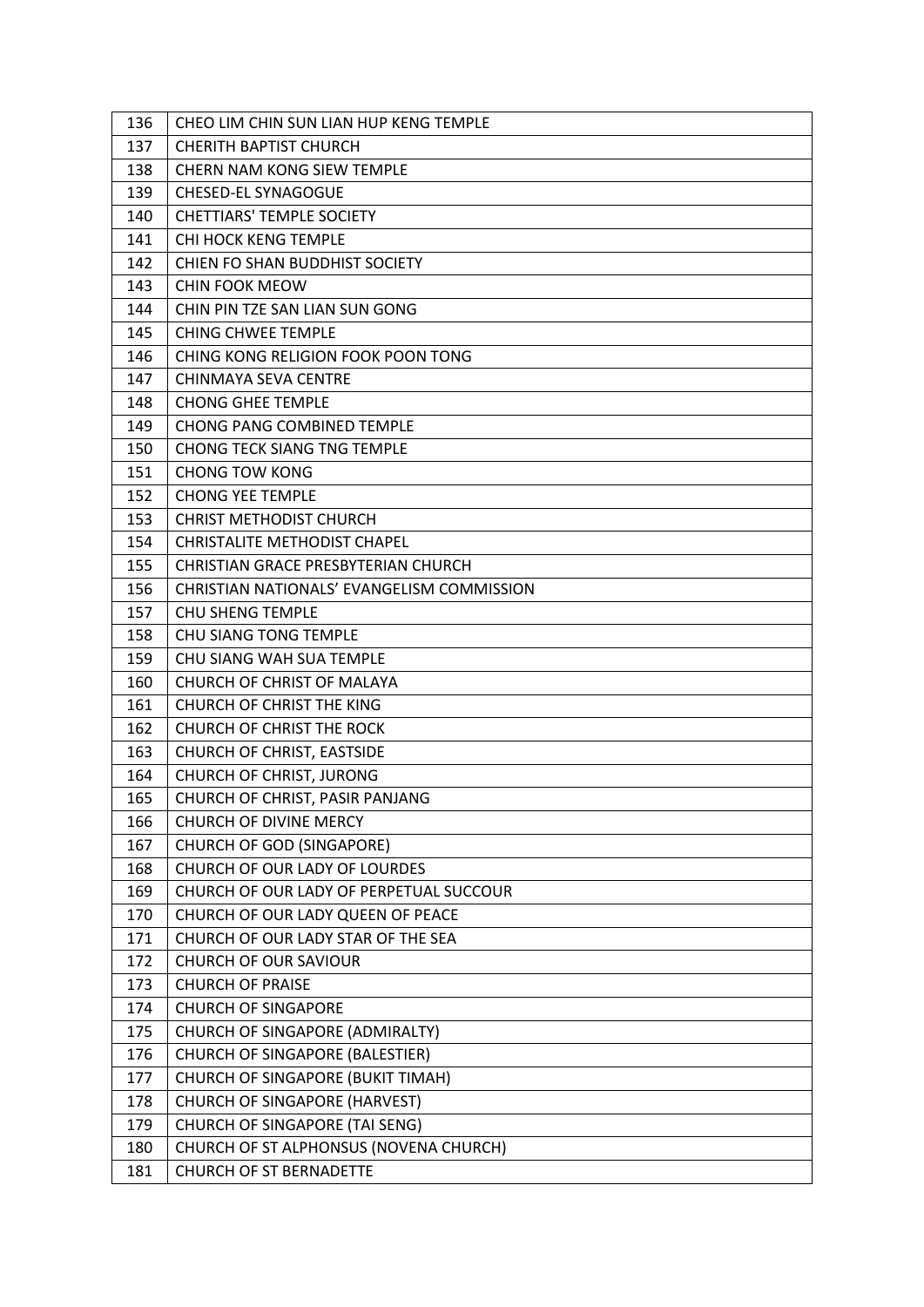| 182 | CHURCH OF ST FRANCIS OF ASSISI                    |
|-----|---------------------------------------------------|
| 183 | <b>CHURCH OF ST FRANCIS XAVIER</b>                |
| 184 | CHURCH OF ST MARY OF THE ANGELS                   |
| 185 | <b>CHURCH OF ST STEPHEN</b>                       |
| 186 | <b>CHURCH OF ST TERESA</b>                        |
| 187 | CHURCH OF ST VINCENT DE PAUL                      |
| 188 | <b>CHURCH OF ST. ANTHONY</b>                      |
| 189 | <b>CHURCH OF ST. IGNATIUS</b>                     |
| 190 | CHURCH OF ST. MICHAEL                             |
| 191 | CHURCH OF STS PETER AND PAUL                      |
| 192 | CHURCH OF THE ASCENSION                           |
| 193 | <b>CHURCH OF THE EPIPHANY</b>                     |
| 194 | CHURCH OF THE GOOD SHEPHERD                       |
| 195 | CHURCH OF THE HOLY CROSS                          |
| 196 | CHURCH OF THE HOLY FAMILY                         |
| 197 | CHURCH OF THE HOLY SPIRIT                         |
| 198 | CHURCH OF THE HOLY TRINITY                        |
| 199 | CHURCH OF THE IMMACULATE HEART OF MARY            |
| 200 | CHURCH OF THE LORD IN SINGAPORE                   |
| 201 | CHURCH OF THE NATIVITY OF THE BLESSED VIRGIN MARY |
| 202 | CHURCH OF THE RISEN CHRIST                        |
| 203 | CHURCH OF THE SACRED HEART                        |
| 204 | CHURCH OF THE TRANSFIGURATION                     |
| 205 | <b>CHURCH OF THE TRUE LIGHT</b>                   |
| 206 | CHURCH OF THE TRUE LIGHT                          |
| 207 | <b>CHWEE KANG BEO ASSOCIATION</b>                 |
| 208 | <b>CITY HARVEST CHURCH</b>                        |
| 209 | CITY MISSIONS CHURCH-THE CITY CHURCH              |
| 210 | <b>CITY REVIVAL CHURCH</b>                        |
| 211 | <b>COMMUNITY OF PRAISE BAPTIST CHURCH</b>         |
| 212 | CONVENANT COMMUNITY BAPTIST CHURCH                |
| 213 | <b>CORNERSTONE CHURCH</b>                         |
| 214 | <b>CORNERSTONE COMMUNITY CHURCH</b>               |
| 215 | <b>CORNERSTONE EVANGELICAL BAPTIST CHURCH</b>     |
| 216 | <b>CORONATION BAPTIST CHURCH</b>                  |
| 217 | COVENANT COMMUNITY METHODIST CHURCH               |
| 218 | COVENANT EVANGELICAL FREE CHURCH                  |
| 219 | <b>COVENANT PRESBYTERIAN CHURCH</b>               |
| 220 | <b>COVENANT VISION CHRISTIAN CHURCH</b>           |
| 221 | DA SHENG KONG CHINESE TEMPLE                      |
| 222 | DA YUAN GONG XIU HUI                              |
| 223 | DANISH SEAMEN'S CHURCH, SINGAPORE                 |
| 224 | DARMA MUNEESWARAN TEMPLE SOCIETY                  |
| 225 | DARUL AMAN MOSQUE                                 |
| 226 | DARUL GHUFRAN MOSQUE                              |
| 227 | DARUL MAKMUR MOSQUE                               |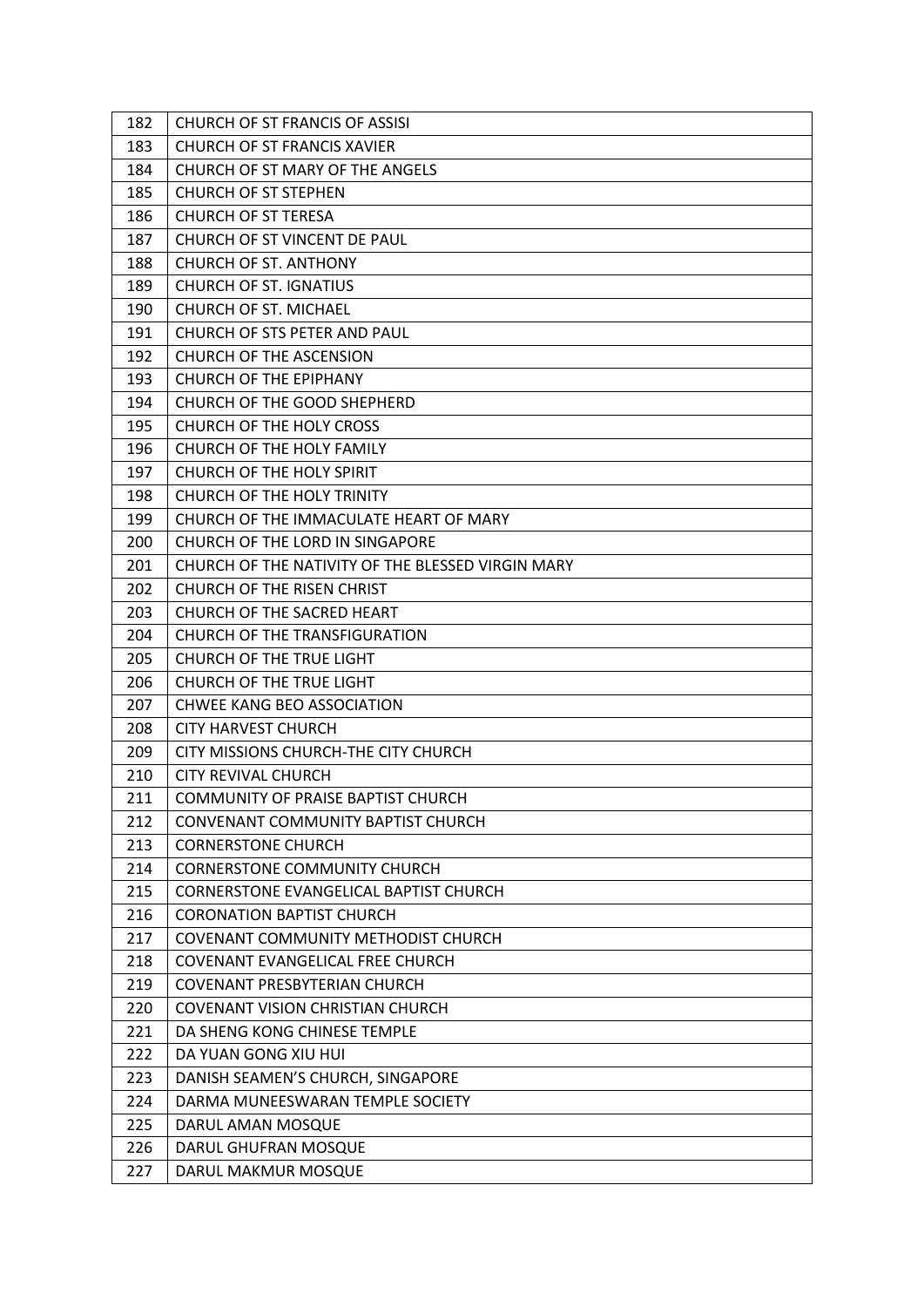| 228 | DARUSSALAM MOSQUE                                |
|-----|--------------------------------------------------|
| 229 | <b>DAUGHTERS OF SAINT PAUL</b>                   |
| 230 | DHAMMAKAMI BUDDHIST SOCIETY                      |
| 231 | DHAMMAKAYA CENTRE SINGAPORE                      |
| 232 | DHARMA DRUM (SINGAPORE)                          |
| 233 | DI ZANG LIN                                      |
| 234 | DONG YUE HU SONG DIAN                            |
| 235 | DOT CONNECTIONS GROWTH CENTRE                    |
| 236 | DOU MU XING JUN SHENG GONG ASSOCIATION           |
| 237 | EAN KENG SI BUDDHIST TEMPLE                      |
| 238 | EBENEZER EVANGELICAL FREE CHURCH                 |
| 239 | ELIM CHURCH ASSEMBLY OF GOD                      |
| 240 | <b>EL-SHADDAI MINISTRIES</b>                     |
| 241 | <b>EMMANUEL ASSEMBLY OF GOD</b>                  |
| 242 | EMMANUEL BIBLE-PRESBYTERIAN CHURCH               |
| 243 | <b>EMMANUEL CHURCH OF SINGAPORE</b>              |
| 244 | <b>EMMANUEL EVANGELICAL FREE CHURCH</b>          |
| 245 | <b>EMMANUEL TAMIL ANNUAL CONFERENCE</b>          |
| 246 | EMMAUS EVANGELICAL FREE CHURCH                   |
| 247 | <b>EN-NAEEM MOSQUE</b>                           |
| 248 | ETERNAL LIFE ASSEMBLY                            |
| 249 | ETERNAL LIFE BAPTIST CHURCH                      |
| 250 | ETERNAL LOVE MINISTRIES LTD                      |
| 251 | <b>EVANGEL BAPTIST CHURCH</b>                    |
| 252 | <b>EVANGEL FAMILY CHURCH</b>                     |
| 253 | EVANGELICAL FREE CHURCH OF SINGAPORE             |
| 254 | <b>EVERY NATION CHURCH SINGAPORE</b>             |
| 255 | FA HUA MONASTERY                                 |
| 256 | <b>FAIRFIELD METHODIST CHURCH</b>                |
| 257 | <b>FAITH ASSEMBLY OF GOD CHURCH</b>              |
| 258 | <b>FAITH BIBLE CHURCH SINGAPORE</b>              |
| 259 | <b>FAITH METHODIST CHURCH</b>                    |
| 260 | FAMILY OF GRACE EVANGELICAL FREE CHURCH          |
| 261 | FEI LOONG GONG                                   |
| 262 | FIRST EVANGELICAL REFORMED CHURCH                |
| 263 | FO GUANG SHAN (SINGAPORE)                        |
| 264 | FOO HAI CH'AN MONASTERY                          |
| 265 | <b>FOOCHOW METHODIST CHURCH</b>                  |
| 266 | <b>FOOK TET SOO HAKKA TEMPLE</b>                 |
| 267 | FREE PRESBYTERIAN CHURCH OF SCOTLAND (SINGAPORE) |
| 268 | <b>FRUITFUL VINE CHURCH</b>                      |
| 269 | FU HUI BUDDHIST CULTURAL CENTRE                  |
| 270 | FU HUP THONG FOOK TAK KUNG FRIENDLY ASSOCIATION  |
| 271 | <b>FUAN TEMPLE</b>                               |
| 272 | FULL GOSPEL KOREAN CHURCH                        |
| 273 | FUNG HUO YUAN TEMPLE                             |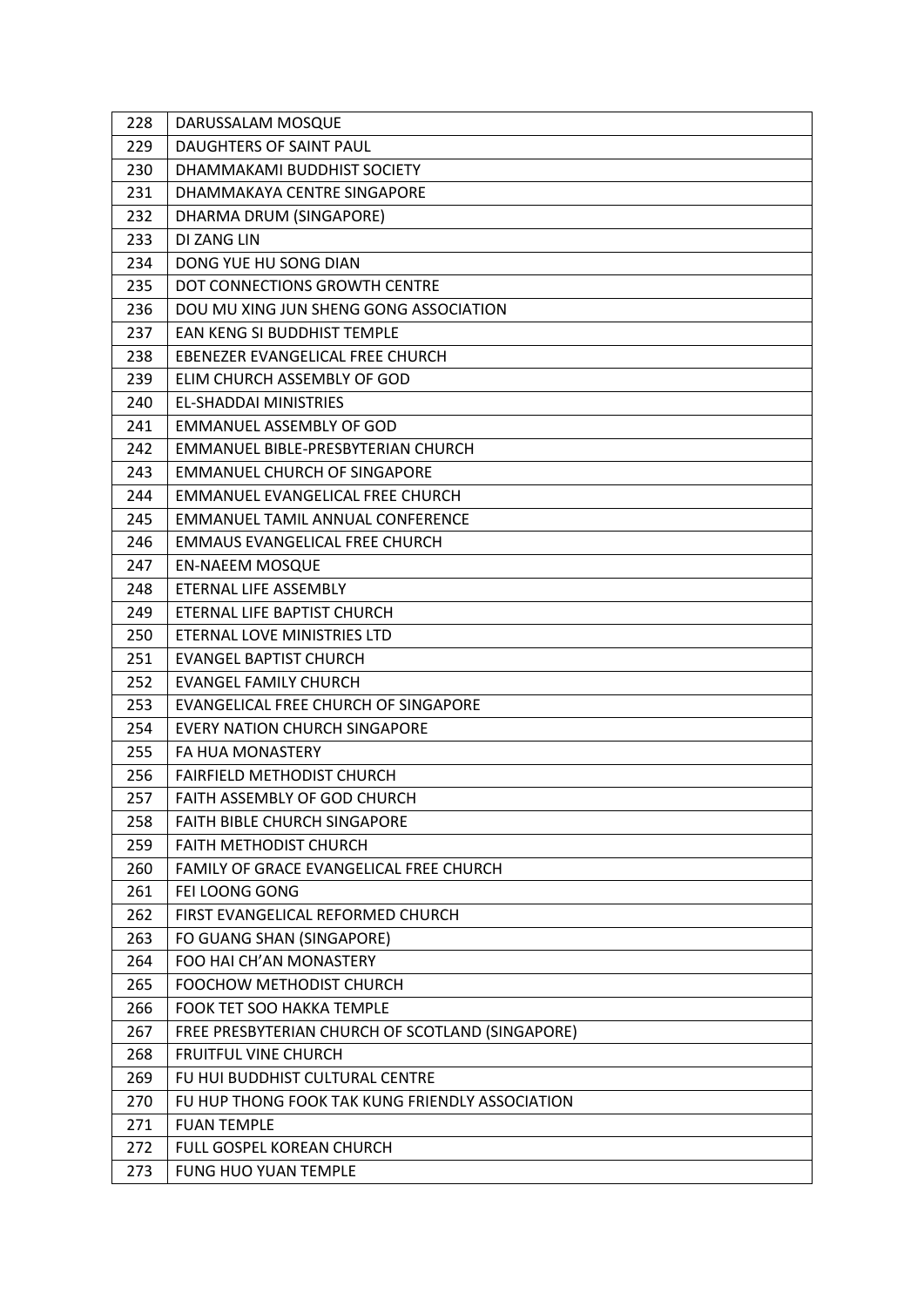| 274 | <b>GALILEE BIBLE-PRESBYTERIAN CHURCH</b>             |
|-----|------------------------------------------------------|
| 275 | <b>GANG TIAN DA DI TEMPLE</b>                        |
| 276 | <b>GAO LIN GONG TEMPLE</b>                           |
| 277 | <b>GAONNURY PTE LTD</b>                              |
| 278 | <b>GEETA ASHRAM, SINGAPORE</b>                       |
| 279 | GERMAN SPEAKING PROTESTANT CONGREGATION IN SINGAPORE |
| 280 | <b>GEYLANG CHINESE METHODIST CHURCH</b>              |
| 281 | <b>GEYLANG EVANGELICAL FREE CHURCH</b>               |
| 282 | <b>GEYLANG UNITED TEMPLE</b>                         |
| 283 | <b>GIOK HONG TIAN TEMPLE</b>                         |
| 284 | <b>GLAD TIDINGS CHURCH</b>                           |
| 285 | <b>GLOBAL HARVESTERS FULL GOSPEL CHURCH</b>          |
| 286 | <b>GLORY CENTRE</b>                                  |
| 287 | <b>GLORY PRESBYTERIAN CHURCH</b>                     |
| 288 | GOD@WORK                                             |
| 289 | GOD'S KINGDOM BREAD OF LIFE CHURCH                   |
| 290 | <b>GOLDEN PAGODA BUDDHIST TEMPLE</b>                 |
| 291 | <b>GOOD NEWS BAPTIST CHURCH</b>                      |
| 292 | <b>GOSPEL BAPTIST CHURCH</b>                         |
| 293 | <b>GOSPEL LIGHT CHRISTIAN CHURCH</b>                 |
| 294 | GRACE (SINGAPORE CHINESE CHRISTIAN) CHURCH           |
| 295 | <b>GRACE ASSEMBLY OF GOD</b>                         |
| 296 | <b>GRACE BAPTIST CHURCH</b>                          |
| 297 | <b>GRACE BIBLE FELLOWSHIP</b>                        |
| 298 | <b>GRACE BIBLE-PRESBYTERIAN CHURCH</b>               |
| 299 | <b>GRACE CHRISTIAN CENTRE</b>                        |
| 300 | <b>GRACE JUBILEE CENTRE</b>                          |
| 301 | <b>GRACE METHODIST CHURCH</b>                        |
| 302 | <b>GREAT SHEPHERD ASSEMBLY</b>                       |
| 303 | <b>GUAN LOONG SHENG TEMPLE</b>                       |
| 304 | <b>GUILIN COMBINED TEMPLE</b>                        |
| 305 | <b>GURDWARA SAHIB YISHUN</b>                         |
| 306 | HAI INN TEMPLE                                       |
| 307 | HAI LAM SUA TEE KONG TOA TEMPLE                      |
| 308 | <b>HAI LIAN TUA</b>                                  |
| 309 | HAJI MOHD SALLEH (GEYLANG) MOSQUE                    |
| 310 | HAJI MUHAMMAD SALLEH (PALMER ROAD) MOSQUE            |
| 311 | HAJI YUSOFF MOSQUE                                   |
| 312 | HAJJAH FATIMAH MOSQUE                                |
| 313 | HAJJAH RAHIMABI MOSQUE                               |
| 314 | <b>HAKKA METHODIST CHURCH</b>                        |
| 315 | HANG JEBAT MOSQUE                                    |
| 316 | <b>HANG SHAN GONG</b>                                |
| 317 | <b>HARBORLIGHT CHURCH</b>                            |
| 318 | HARVESTER COMMUNITY CHURCH                           |
| 319 | HASANAH MOSQUE                                       |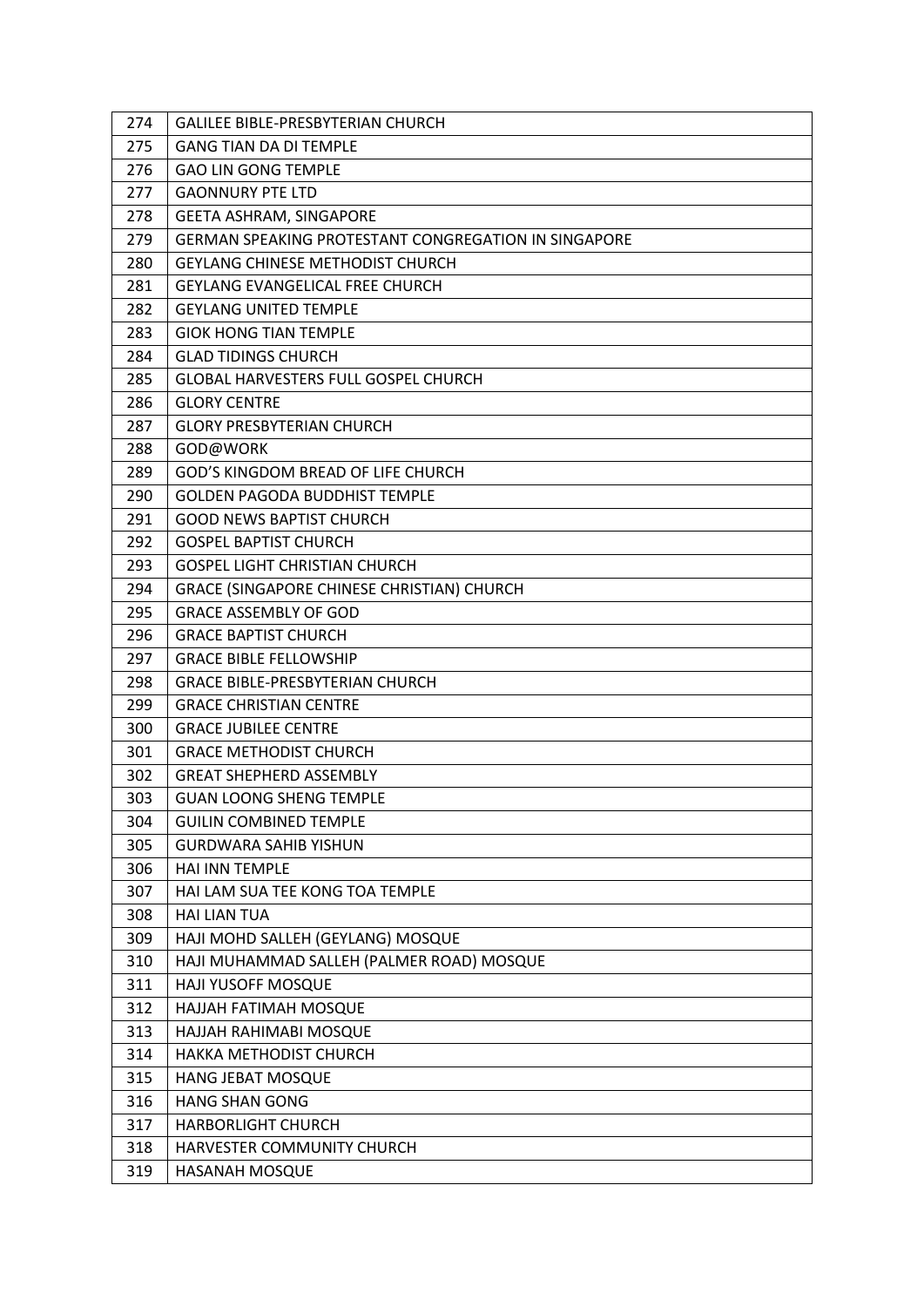| 320 | HEAN THUAN CHONG TOH TONG TEMPLE           |
|-----|--------------------------------------------|
| 321 | <b>HEART OF GOD CHURCH</b>                 |
| 322 | HEBRON BIBLE-PRESBYTERIAN CHURCH           |
| 323 | HENG KANG TIAN TAOIST ASSOCIATION          |
| 324 | HERALD BIBLE-PRESBYTERIAN CHURCH           |
| 325 | <b>HIANG FOO SIANG TEMPLE</b>              |
| 326 | <b>HIANG TONG KENG ASSOCIATION</b>         |
| 327 | <b>HIAP LENG TUAR</b>                      |
| 328 | <b>HINDU ADVISORY BOARD</b>                |
| 329 | <b>HINDU CENTRE</b>                        |
| 330 | <b>HINDU ENDOWMENTS BOARD</b>              |
| 331 | HINGHWA METHODIST CHURCH                   |
| 332 | <b>HOCK HUAT KENG TEMPLE</b>               |
| 333 | HOLLAND VILLAGE METHODIST CHURCH           |
| 334 | HOLY COVENANT METHODIST CHURCH             |
| 335 | HOLY TREE SRI BALA SUBRAMANIAR TEMPLE      |
| 336 | <b>HOLY TRINITY CHURCH</b>                 |
| 337 | <b>HONG HIAN KENG ASSOCIATION</b>          |
| 338 | <b>HONG LAI SZE TEMPLE</b>                 |
| 339 | HONG SAN CHIN HUAT TEMPLE ASSOCIATION      |
| 340 | HONG SAN SEE TEMPLE                        |
| 341 | HONG SAN TEMPLE ASSOCIATION                |
| 342 | <b>HONG SUN TAN TEMPLE</b>                 |
| 343 | HONG THO BILW TEMPLE                       |
| 344 | <b>HOO LEONG KEONG TEMPLE</b>              |
| 345 | <b>HOON SAN TEMPLE</b>                     |
| 346 | <b>HOPE BAPTIST CHURCH</b>                 |
| 347 | <b>HOPE CHURCH</b>                         |
| 348 | <b>HOPE PRESBYTERIAN CHURCH</b>            |
| 349 | <b>HORIZON CHURCH AND MINISTRIES</b>       |
| 350 | HOSANNA ASSEMBLY OF GOD CHURCH             |
| 351 | <b>HOSANNA BAPTIST CHURCH</b>              |
| 352 | <b>HOUGANG ASSEMBLY OF GOD</b>             |
| 353 | <b>HOUGANG TWEE BOEY TENG NIANG TEMPLE</b> |
| 354 | <b>HUA GIAM SI</b>                         |
| 355 | <b>HUA POH SIANG TNG</b>                   |
| 356 | HUI MING BUDDHIST SOCIETY                  |
| 357 | HUSSEIN SULAIMAN MOSQUE                    |
| 358 | <b>IMMANUEL CHRISTIAN CHURCH</b>           |
| 359 | INTERNATIONAL BAPTIST CHURCH               |
| 360 | INTERNATIONAL JAPANESE CHURCH              |
| 361 | INTER-RELIGIOUS ORGANISATION (SINGAPORE)   |
| 362 | <b>JAMAE CHULIA MOSQUE</b>                 |
| 363 | JAMEK QUEENSTOWN MOSQUE                    |
| 364 | JAMIYAH AR-RABITAH MOSQUE                  |
| 365 | <b>JESUS LIVES</b>                         |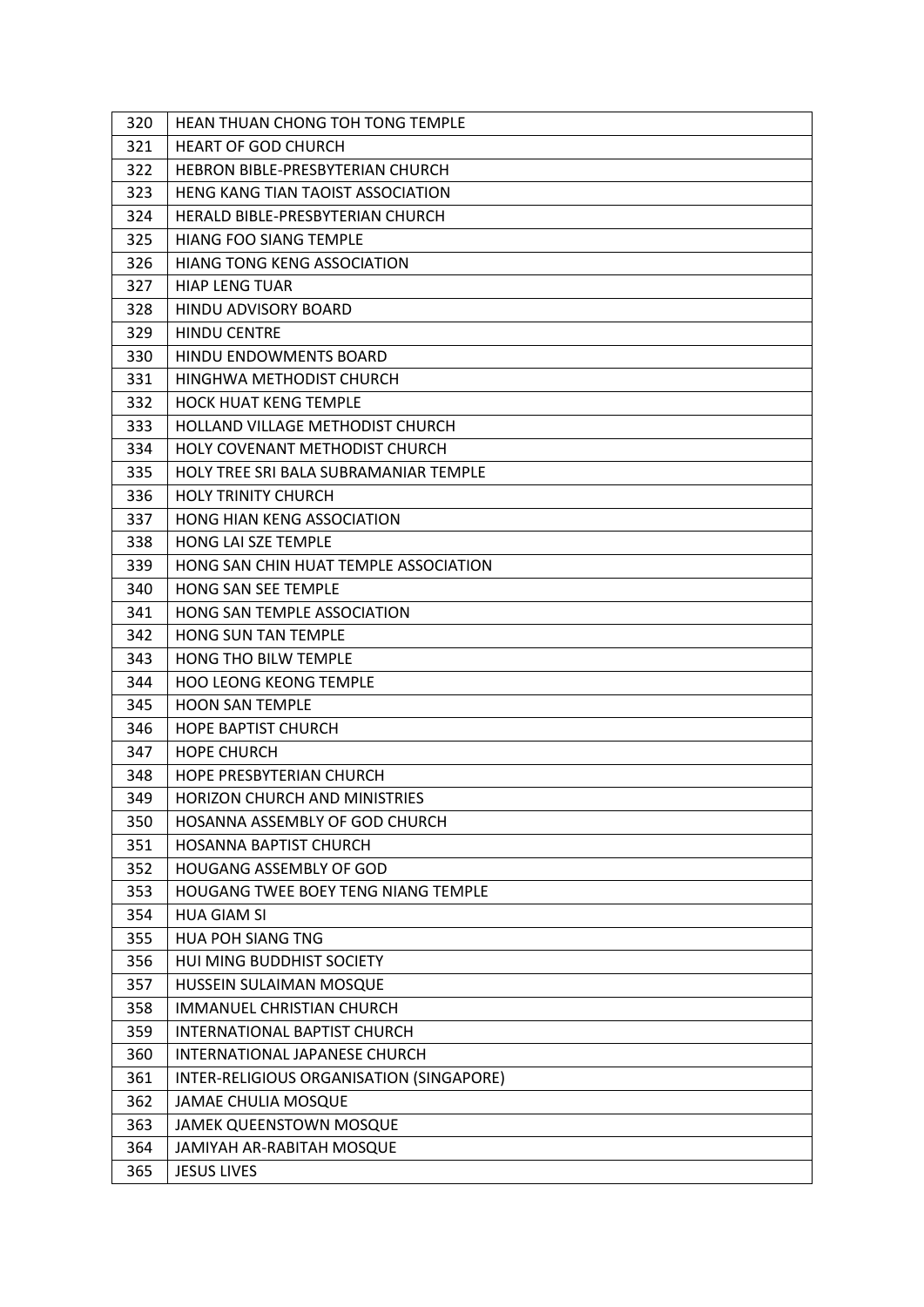| 366 | <b>JEWISH WELFARE BOARD</b>            |
|-----|----------------------------------------|
| 367 | JI ZHENG GONG                          |
| 368 | <b>JIN FU GONG TEMPLE</b>              |
| 369 | <b>JIN XUAN GONG SOCIETY</b>           |
| 370 | JIU TIAO QIAO XIN BA NA DU TAN         |
| 371 | <b>JUBILEE ASSEMBLY</b>                |
| 372 | <b>JUBILEE CHURCH</b>                  |
| 373 | <b>JUDSON BAPTIST CHURCH</b>           |
| 374 | <b>JURONG CHRISTIAN CHURCH</b>         |
| 375 | <b>JURONG HONG SAN SEE ASSOCIATION</b> |
| 376 | <b>JURONG TAMIL METHODIST CHURCH</b>   |
| 377 | <b>JURONG TEMPLE</b>                   |
| 378 | <b>KACHIN BAPTIST CHURCH</b>           |
| 379 | <b>KAI HOCK TONG TEMPLE</b>            |
| 380 | KAI SAN TEMPLE ASSOCIATION             |
| 381 | KAM KWONG CHRISTIAN CHURCH             |
| 382 | <b>KAMPONG DELTA MOSQUE</b>            |
| 383 | KAMPONG KAPOR METHODIST CHURCH         |
| 384 | KAMPUNG SIGLAP MOSQUE                  |
| 385 | <b>KAREN BAPTIST CHURCH</b>            |
| 386 | KARMA KAGYUD BUDDHIST CENTRE           |
| 387 | <b>KASSIM MOSQUE</b>                   |
| 388 | KATONG PRESBYTERIAN CHURCH             |
| 389 | KAY POH ROAD BAPTIST CHURCH            |
| 390 | <b>KEAT SUN BO</b>                     |
| 391 | <b>KEW ONG YAH TEMPLE</b>              |
| 392 | KEW ONG YAH TEMPLE (UPPER SERANGOON)   |
| 393 | KHADIJAH MOSQUE                        |
| 394 | <b>KHALID MOSQUE</b>                   |
| 395 | KHALSA DHARMAK SABHA                   |
| 396 | KHALSA JIWAN SUDHAR SABHA              |
| 397 | <b>KIAN KUN TIAN</b>                   |
| 398 | KIEW HONG GIAM HWU CLAN ASSOCIATION    |
| 399 | KIEW LEE TONG TEMPLE                   |
| 400 | KIEW SIAN KING TEMPLE                  |
| 401 | KIM HONG TEMPLE                        |
| 402 | <b>KIM LAN BEO</b>                     |
| 403 | KIM SAN TZE TEMPLE ASSOCIATION         |
| 404 | KIM TIAN CHRISTIAN CHURCH              |
| 405 | KING OF GLORY                          |
| 406 | KINGDOM LIFE COMMUNITY CHURCH          |
| 407 | KONG BENG TONG TEMPLE ASSOCIATION      |
| 408 | KONG MENG SAN PHOR KARK SEE MONASTERY  |
| 409 | <b>KOON TECK TNG</b>                   |
| 410 | KOREAN CHURCH IN SINGAPORE             |
| 411 | KOREAN PRESBYTERIAN CHURCH LTD         |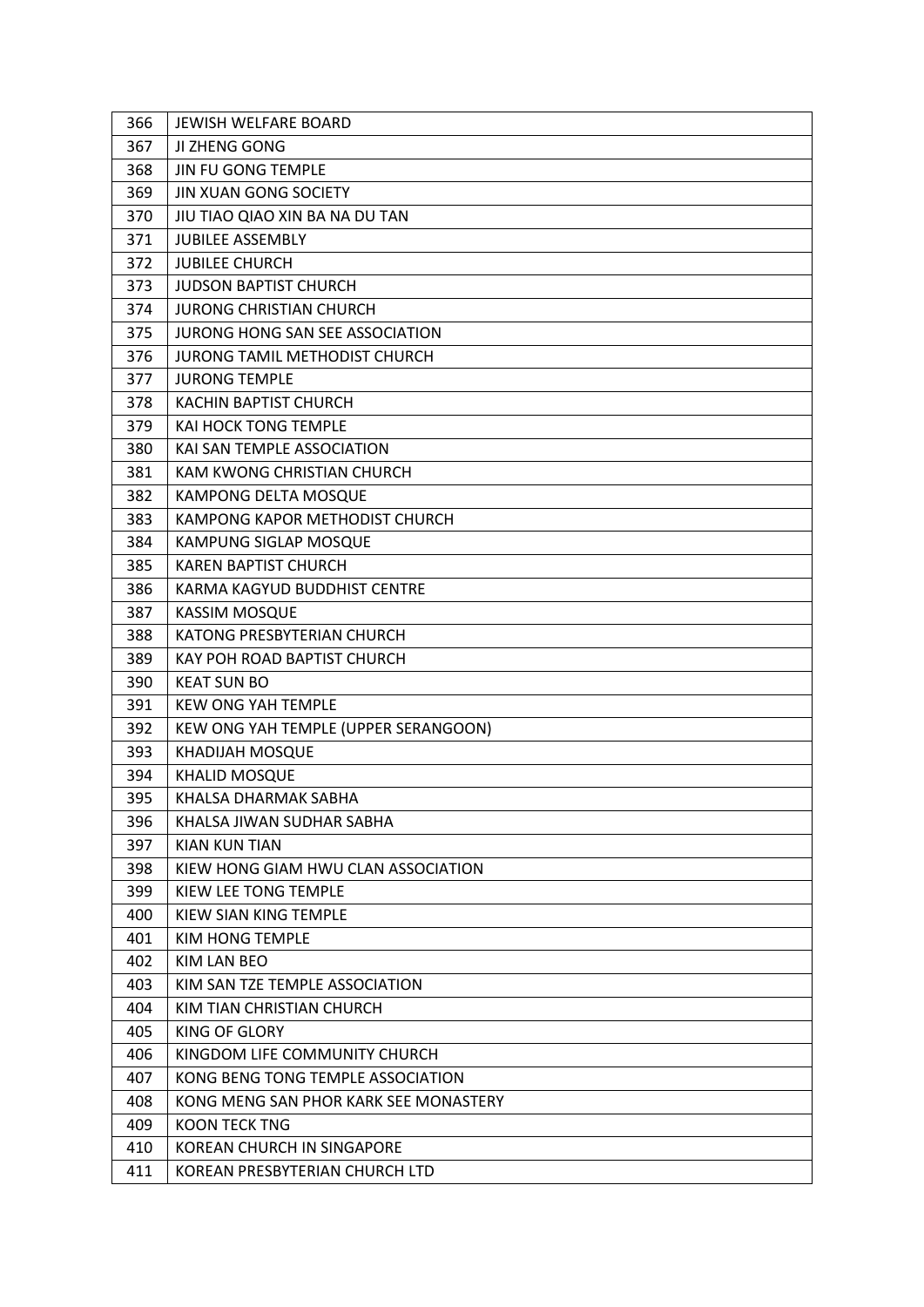| 412 | <b>KRISHNA OUR GUIDE</b>                      |
|-----|-----------------------------------------------|
| 413 | KUAN IM TNG TEMPLE (JOO CHIAT)                |
| 414 | KUANG CHEE TNG BUDDHIST ASSOCIATION           |
| 415 | KUM YAN METHODIST CHURCH                      |
| 416 | KWAN IM THONG HOOD CHO TEMPLE                 |
| 417 | KWAN YAM THENG BUDDHIST TEMPLE                |
| 418 | KWANG HUA BUDDHIST MONASTERY                  |
| 419 | <b>KWANG TEE TEMPLE</b>                       |
| 420 | LENG HUP SAN CHEE CHEA TEMPLE                 |
| 421 | LENG KWANG BAPTIST CHURCH                     |
| 422 | LEONG FOONG PRAJNA TEMPLE                     |
| 423 | <b>LEONG HWA MONASTERY</b>                    |
| 424 | <b>LEONG NAM TEMPLE</b>                       |
| 425 | LEONG SAN SEE BUDDHIST TEMPLE                 |
| 426 | LIAN CHEE KEK BUDDHIST TEMPLE                 |
| 427 | LIAN SHAN SHUANG LIN MONASTERY                |
| 428 | LIFELINE FAMILY CHURCH                        |
| 429 | LIGHT OF CHRIST CHURCH WOODLANDS              |
| 430 | LIM AH PIN ROAD CHURCH OF CHRIST              |
| 431 | <b>LIN SAN TENG</b>                           |
| 432 | LIVING HOPE METHODIST CHURCH                  |
| 433 | LIVING PRAISE PRESBYTERIAN CHURCH             |
| 434 | LIVING SANCTUARY BRETHREN CHURCH              |
| 435 | LIVING WATERS METHODIST CHURCH                |
| 436 | LOGOS CHRISTIAN CHURCH                        |
| 437 | LONGXUYAN JINSHUIGUAN TEMPLE                  |
| 438 | LORONG KOO CHYE SHENG HONG TEMPLE ASSOCIATION |
| 439 | LOYANG TUA PEK KONG                           |
| 440 | LUTHERAN CHURCH IN SINGAPORE                  |
| 441 | LUTHERAN CHURCH OF OUR REDEEMER               |
| 442 | <b>MAAROF MOSQUE</b>                          |
| 443 | MAGHAIN ABOTH SYNAGOGUE                       |
| 444 | <b>MAHAKARUNA BUDDHIST SOCIETY</b>            |
| 445 | MAHAPRAJNA BUDDHIST SOCIETY, THE              |
| 446 | MAJLIS UGAMA ISLAM SINGAPURA (MUIS)           |
| 447 | <b>MALABAR MOSQUE</b>                         |
| 448 | MAN FATT LAM ELDERLY JOY DAY CENTRE           |
| 449 | MAN FUT TONG LIN CHEE CHENG SIA TEMPLE        |
| 450 | MANDAI LIAN HUP THNG (WAN LI HE DIAN)         |
| 451 | MAR THOMA SYRIAN CHURCH IN SINGAPORE          |
| 452 | MARANATHA CHRISTIAN ASSEMBLY                  |
| 453 | MARINE PARADE CHRISTIAN CENTRE                |
| 454 | MENG HONG THUA TEMPLE ASSOCIATION             |
| 455 | MEOW IM KOK YUEN TEMPLE                       |
| 456 | METHODIST CHURCH IN SINGAPORE                 |
| 457 | METHODIST CHURCH OF THE INCARNATION           |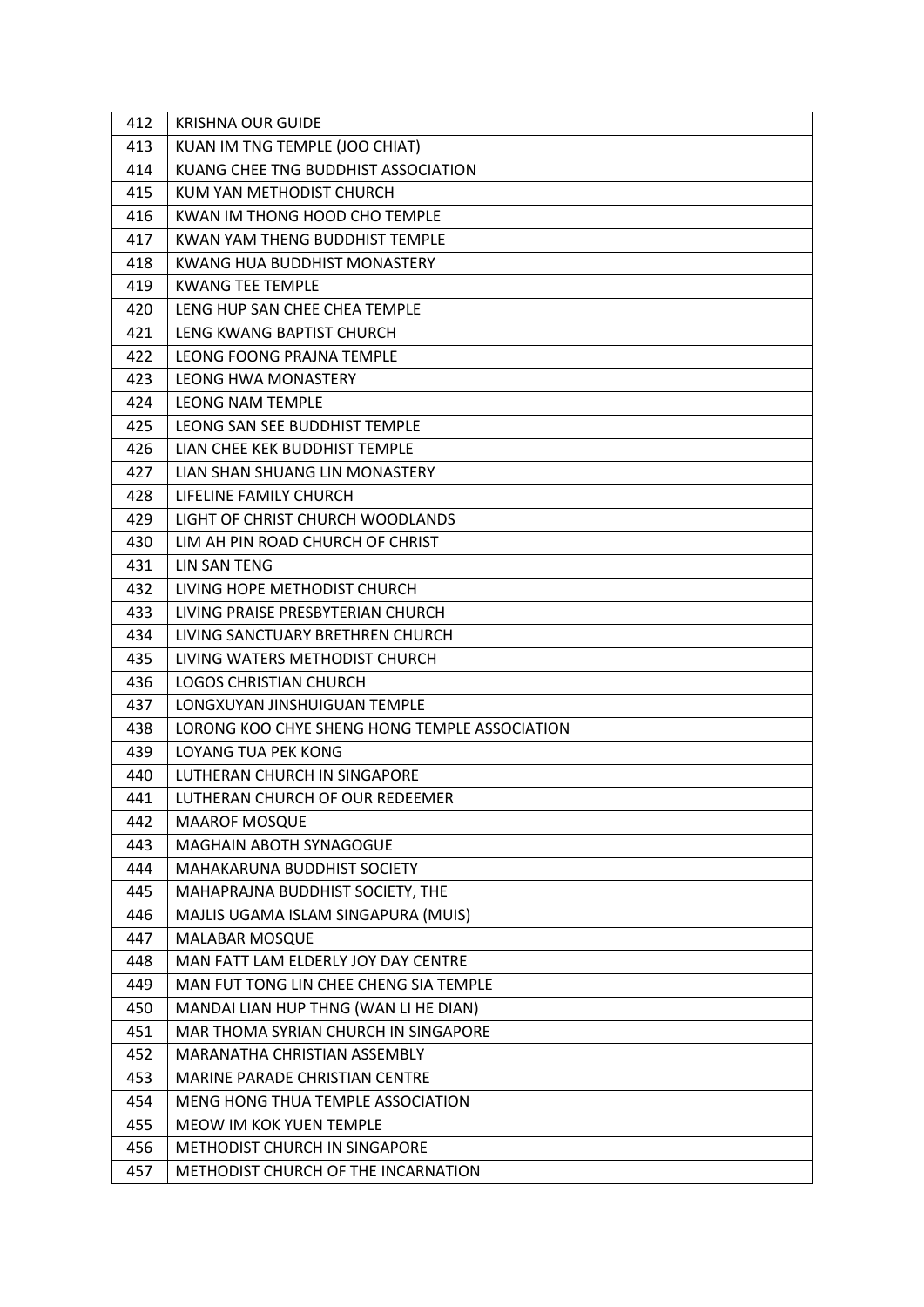| 458 | <b>MORIAH ASSEMBLY OF GOD</b>                 |
|-----|-----------------------------------------------|
| 459 | MORIAH BIBLE-PRESBYTERIAN CHURCH              |
| 460 | MOULANA MOHD ALI MOSQUE                       |
| 461 | MOUNT CARMEL BIBLE PRESBYTERIAN CHURCH        |
| 462 | <b>MOUNT HERMON BIBLE-PRESBYTERIAN CHURCH</b> |
| 463 | MOUNT OLIVES CHURCH OF GOD                    |
| 464 | MUHAJIRIN MOSQUE                              |
| 465 | <b>MUJAHIDIN MOSQUE</b>                       |
| 466 | <b>MUN SAN FOOK TUCK CHEE</b>                 |
| 467 | MUNEESWARAN TEMPLE SOCIETY                    |
| 468 | MURUGAN HILL TEMPLE                           |
| 469 | <b>MY SAVIOUR'S CHURCH</b>                    |
| 470 | <b>MYDIN MOSQUE</b>                           |
| 471 | <b>NAAM RAS SINGAPORE</b>                     |
| 472 | NAH BEI DOU MU GONG                           |
| 473 | NAM ANN SIANG THEONG                          |
| 474 | <b>NAM HONG SIANG TNG</b>                     |
| 475 | NAN HAI FEI LAI                               |
| 476 | NANYANG THONG HONG SIANG THNG TEMPLE          |
| 477 | NATIONAL COUNCIL OF CHURCHES OF SINGAPORE     |
| 478 | NAZARETH BIBLE PRESBYTERIAN CHURCH            |
| 479 | NEIGHBOURHOOD BAPTIST CHURCH                  |
| 480 | NEIGHBOURHOOD CHURCH                          |
| 481 | NEW COVENANT SANCTUARY                        |
| 482 | <b>NEW CREATION CHURCH</b>                    |
| 483 | NEW DESTINY FELLOWSHIP INTERNATIONAL          |
| 484 | <b>NEW HOPE FAMILY CHURCH</b>                 |
| 485 | <b>NEW HORIZON CHURCH</b>                     |
| 486 | <b>NEW LIFE BAPTIST CHURCH</b>                |
| 487 | NEW LIFE BIBLE- PRESBYTERIAN CHURCH           |
| 488 | NEW LIFE CHURCH LTD                           |
| 489 | <b>NEWTON LIFE CHURCH</b>                     |
| 490 | NICHIREN SHOSHU BUDDHIST ASSOCIATION          |
| 491 | OMAR KAMPONG MELAKA MOSQUE                    |
| 492 | OMAR SALMAH MOSQUE                            |
| 493 | ORCHARD ROAD PRESBYTERIAN CHURCH              |
| 494 | PALELAI BUDDHIST TEMPLE                       |
| 495 | <b>PAO KWAN FOH TANG</b>                      |
| 496 | PARDESI KHALSA DHARMAK DIWAN                  |
| 497 | PARISH CHRIST CHURCH                          |
| 498 | PASIR PANJANG HILL BRETHREN CHURCH            |
| 499 | PASIR PANJANG TAMIL METHODIST CHURCH          |
| 500 | PAYA LEBAR CHINESE METHODIST CHURCH           |
| 501 | PAYA LEBAR METHODIST CHURCH                   |
| 502 | PENG LAI DIAN                                 |
| 503 | PENTECOST METHODIST CHURCH                    |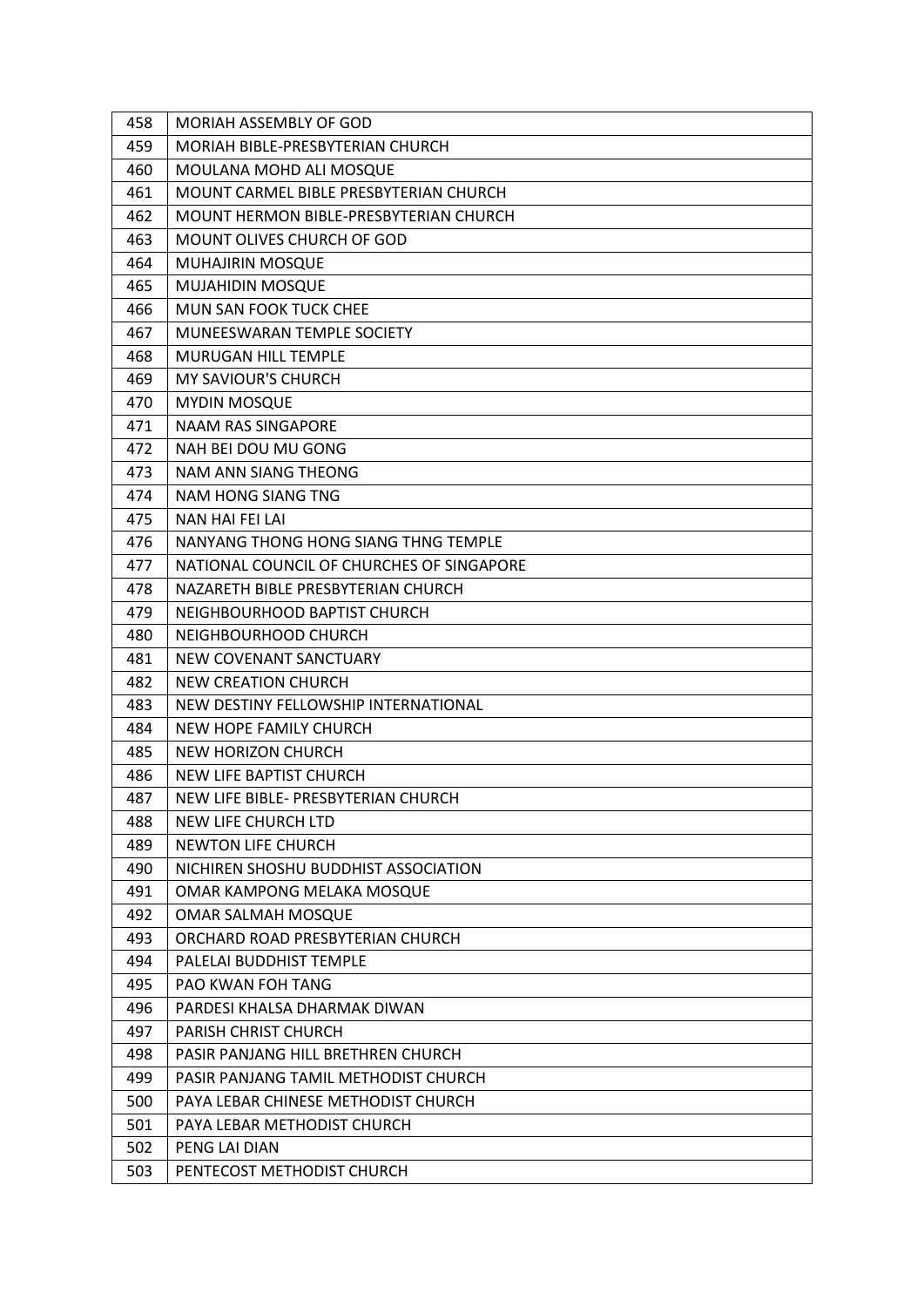| 504 | PENTECOSTAL CHRISTIAN COMMUNITY                             |
|-----|-------------------------------------------------------------|
| 505 | PENTECOSTAL MISSIONARY CHURCH OF CHRIST 4TH WATCH SINGAPORE |
| 506 | PETEMPATAN MELAYU SEMBAWANG MOSQUE                          |
| 507 | PETRA CHURCH                                                |
| 508 | PHILOS ASSEMBLY OF GOD                                      |
| 509 | PHOE THAY LARN YAIR TEMPLE                                  |
| 510 | PHOH KIU SIANG TNG                                          |
| 511 | <b>PO ANN KENG</b>                                          |
| 512 | PO CHIAK KENG (TAN SI CHONG SU)                             |
| 513 | POH ERN SHIH TEMPLE                                         |
| 514 | POH TECK SIANG TNG                                          |
| 515 | POH TOH SEE TEMPLE                                          |
| 516 | POTONG PASIR JOINT TEMPLES ASSOCIATION                      |
| 517 | PRAISE EVANGELICAL FREE CHURCH                              |
| 518 | PRINSEP STREET PRESBYTERIAN CHURCH                          |
| 519 | PROVIDENCE PRESBYTERIAN CHURCH LTD                          |
| 520 | PU JI SI BUDDHIST RESEARCH CENTRE                           |
| 521 | PU ZHAO CHAN SI TEMPLE                                      |
| 522 | PUAT JIT BUDDHIST TEMPLE                                    |
| 523 | PULAU BUKOM MOSQUE                                          |
| 524 | PUSARA AMAN MOSQUE                                          |
| 525 | QUAN ZHEN CULTURAL SOCIETY (SINGAPORE)                      |
| 526 | <b>QUEENSTOWN BAPTIST CHURCH</b>                            |
| 527 | QUEENSTOWN CHINESE METHODIST CHURCH                         |
| 528 | <b>QUEENSTOWN LUTHERAN CHURCH</b>                           |
| 529 | RAMAKRISHNA MISSION, THE                                    |
| 530 | REDEEMER BAPTIST CHURCH                                     |
| 531 | REJOICE COMMUNITY BAPTIST CHURCH                            |
| 532 | <b>RELIGIOUS REHABILITATION GROUP</b>                       |
| 533 | REVIVAL CENTRE CHURCH                                       |
| 534 | RISEN CHRIST ASSEMBLY LIMITED                               |
| 535 | RIVER OF LIFE COMMUNITY CHURCH                              |
| 536 | <b>RIVERLIFE CHURCH</b>                                     |
| 537 | RIVERPLACE CHURCH                                           |
| 538 | SADHU VASWANI CENTRE (SINGAPORE)                            |
| 539 | SAKYADHITA (DAUGHTERS OF THE BUDDHA)                        |
| 540 | <b>SALEM CHAPEL LTD</b>                                     |
| 541 | SALLIM MATTAR MOSQUE                                        |
| 542 | SAM ANN TEMPLE ASSOCIATION                                  |
| 543 | SAMANTABHADRA VIHARA                                        |
| 544 | SAN JIAO SHENG BUDDHIST ASSOCIATION                         |
| 545 | <b>SAN LIAN DENG</b>                                        |
| 546 | SAN QING GONG TAOIST CULTURAL CENTRE (SINGAPORE)            |
| 547 | SAN SAY KENG RESERVOIR TUA PEK KONG TEMPLE                  |
| 548 | SATTHA PUCHANIYARAM BUDDHIST TEMPLE                         |
| 549 | SELETAR TAMIL METHODIST CHURCH                              |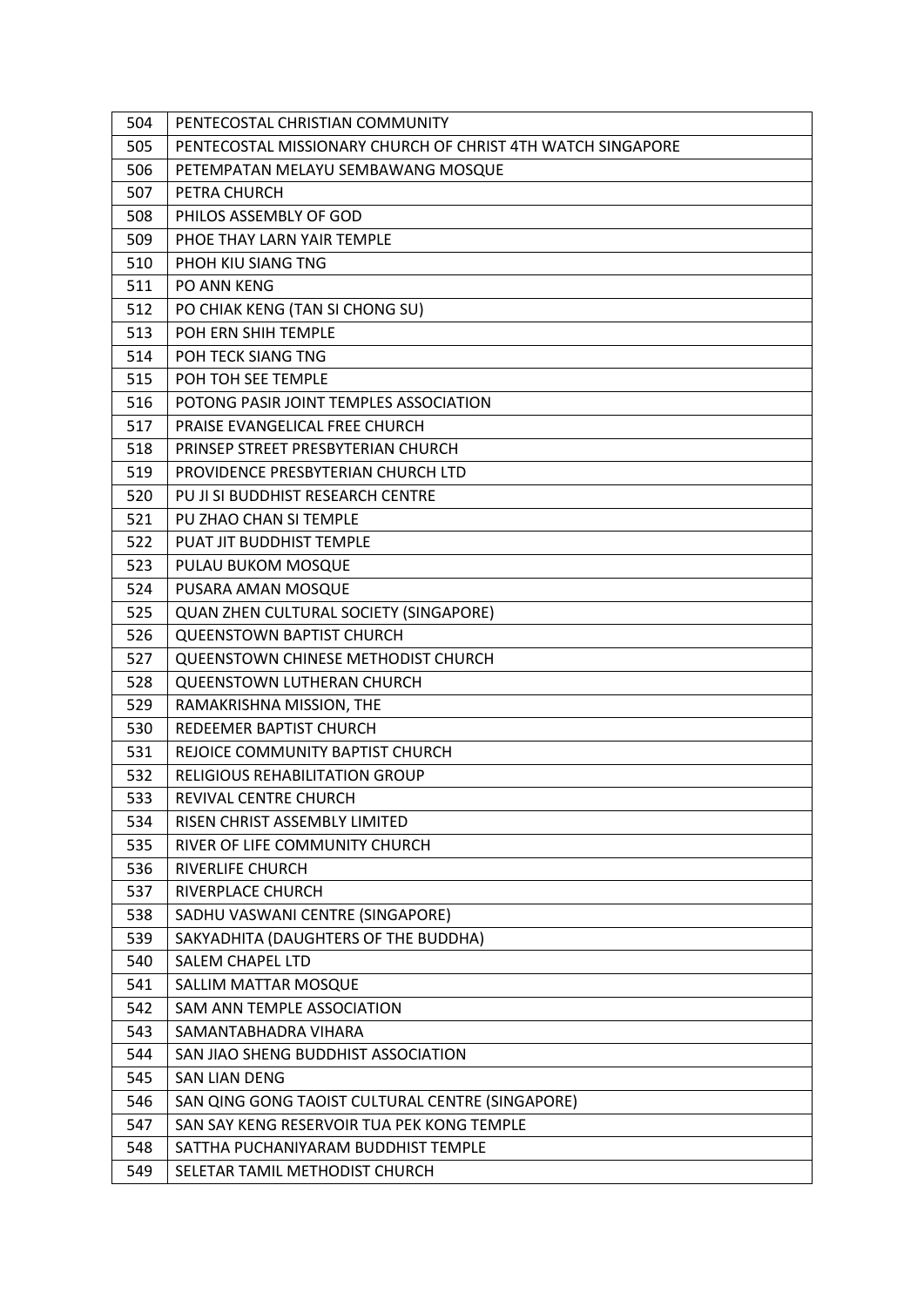| 550 | SEMBAWANG ASSEMBLY OF GOD                                            |
|-----|----------------------------------------------------------------------|
| 551 | SEMBAWANG BAPTIST CHURCH                                             |
| 552 | SEMBAWANG GOD OF WEALTH TEMPLE                                       |
| 553 | SEMBAWANG PRESBYTERIAN CHURCH                                        |
| 554 | SEMBAWANG TAMIL METHODIST CHURCH                                     |
| 555 | <b>SENG WONG BEO TEMPLE</b>                                          |
| 556 | SENGKANG METHODIST CHURCH                                            |
| 557 | SEU TECK SIAN TONG YIAN SIN SIA TEMPLE                               |
| 558 | SEVENTH-DAY ADVENTIST CONFERENCE (SINGAPORE)                         |
| 559 | <b>SHALOM BAPTIST CHAPEL</b>                                         |
| 560 | SHALOM BIBLE-PRESBYTERIAN CHURCH                                     |
| 561 | <b>SHAN YUAN TAN</b>                                                 |
| 562 | SHANG DI MIAO CHAI KONG TEMPLE                                       |
| 563 | SHEKINAH ASSEMBLY OF GOD CHURCH                                      |
| 564 | SHEKINAH JOY CHURCH                                                  |
| 565 | SHELTER BAPTIST CHURCH                                               |
| 566 | SHEN WU TAN ASSOCIATION                                              |
| 567 | <b>SHENG HONG TEMPLE</b>                                             |
| 568 | <b>SHENG JIA TEMPLE</b>                                              |
| 569 | SHEPHERD'S ASSEMBLY                                                  |
| 570 | SHI NIU DONG TEMPLE                                                  |
| 571 | SHIN YAT TONG MORAL ASSOCIATION SINGAPORE                            |
| 572 | SHINNYO-EN SINGAPORE                                                 |
| 573 | SHREE LAKSHMINARAYAN TEMPLE                                          |
| 574 | SHU TOU BO GONG & GUANG JIN DIAN                                     |
| 575 | <b>SHUI GOU GUAN TEMPLE</b>                                          |
| 576 | SHUI MEI SHUI GOU GONG                                               |
| 577 | <b>SIANG CHO KEONG TEMPLE</b>                                        |
| 578 | SIANG SAN TEMPLE ASSOCIATION                                         |
| 579 | SIKH ADVISORY BOARD                                                  |
| 580 | <b>SIKH SEWAKS SINGAPORE</b>                                         |
| 581 | <b>SING MAN TEMPLE</b>                                               |
| 582 | SINGAPORE BAPTIST CHURCH                                             |
| 583 | SINGAPORE BAPTIST CONVENTION                                         |
| 584 | SINGAPORE BIBLE BAPTIST CHURCH                                       |
| 585 | SINGAPORE BUDDHIST FEDERATION                                        |
| 586 | SINGAPORE BUDDHIST LODGE, THE                                        |
| 587 | SINGAPORE BUDDHIST YOUTH MISSION                                     |
| 588 | SINGAPORE CHIN LENG KENG, THE                                        |
| 589 | SINGAPORE CHINESE BUDDHIST ASSOCIATION, THE                          |
| 590 | SINGAPORE CHRISTIAN CANAAN CHURCH                                    |
| 591 | SINGAPORE COUNCIL OF CHRISTIAN CHURCHES                              |
| 592 | SINGAPORE DAKSHINA BHARATHA BRAHMANA SABHA, THE                      |
| 593 | SINGAPORE HANKOOK MISSION CHURCH                                     |
| 594 | SINGAPORE ISLAMIC SCHOLARS & RELIGIOUS TEACHERS ASSOCIATION (PERGAS) |
| 595 | SINGAPORE JAIN RELIGIOUS SOCIETY                                     |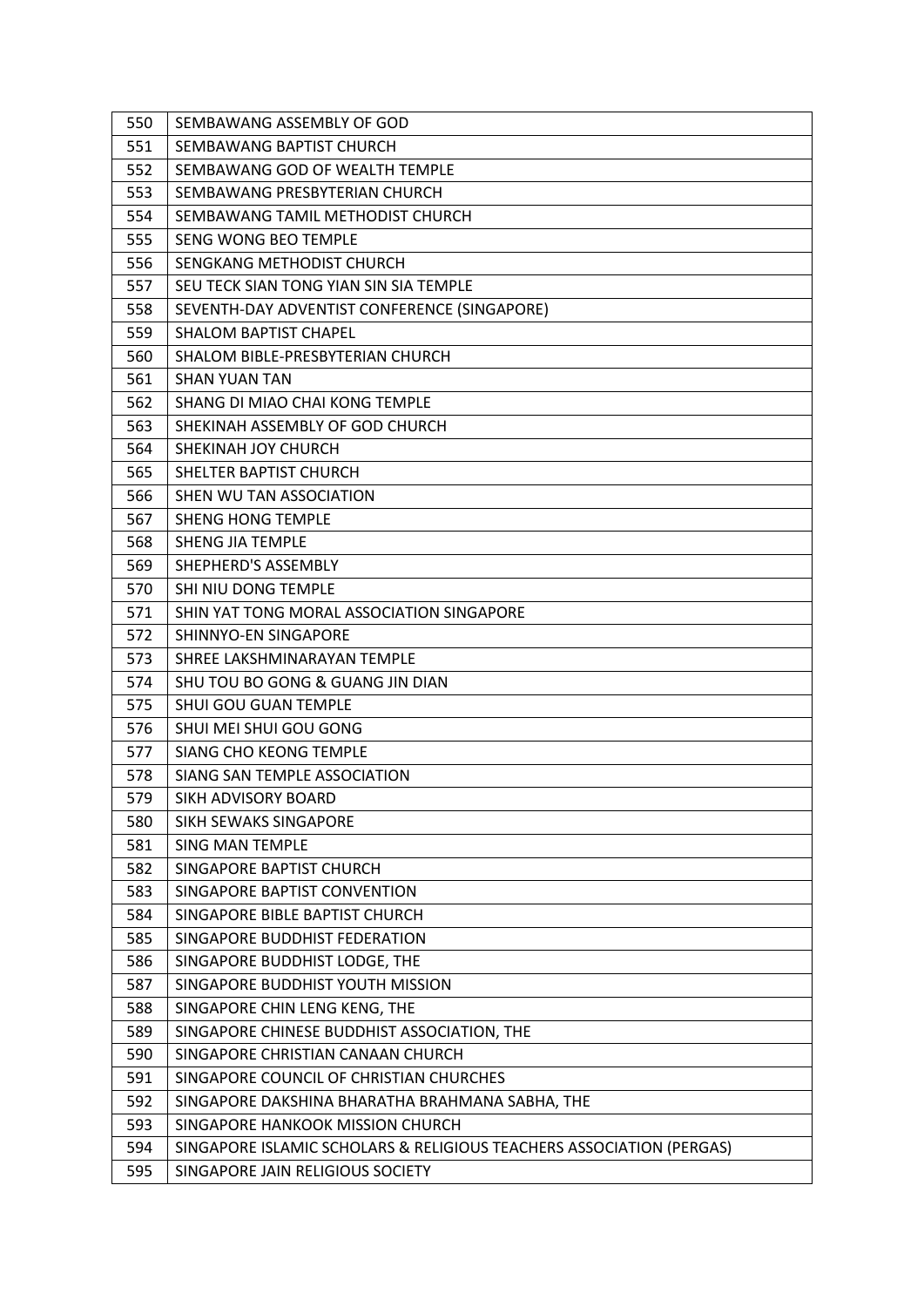| 596 | SINGAPORE KAMPONG SAN TENG TIEN HOW ASSOCIATION                     |
|-----|---------------------------------------------------------------------|
| 597 | SINGAPORE LIFE CHURCH                                               |
| 598 | SINGAPORE POLYTECHNIC BUDDHIST SOCIETY                              |
| 599 | SINGAPORE REGIONAL CENTRE OF THE WORLD FELLOWSHIP OF BUDDHISTS, THE |
| 600 | SINGAPORE SAN CHING TAOISM ASSOCIATION                              |
| 601 | SINGAPORE SINHALA BUDDHIST ASSOCIATION                              |
| 602 | SINGAPORE SOKA ASSOCIATION                                          |
| 603 | <b>SION CHURCH BEDOK</b>                                            |
| 604 | SMYRNA ASSEMBLY                                                     |
| 605 | SOCIETY OF BUDDHIST VOLUNTEERS                                      |
| 606 | SOCIETY OF LOVE AND COMPASSION                                      |
| 607 | SOLOMON'S PORCH SINGAPORE                                           |
| 608 | SOON THIAN KEING (TUA KONSI) TEMPLE                                 |
| 609 | SPIRITUAL GRACE PRESBYTERIAN CHURCH                                 |
| 610 | SREE MAHA MARIAMMAN TEMPLE                                          |
| 611 | <b>SREE RAMAR TEMPLE</b>                                            |
| 612 | SRI ARASAKESARI SIVAN TEMPLE                                        |
| 613 | SRI GURU NANAK SAT SANG SABHA (KATONG GURDWARA)                     |
| 614 | SRI GURU RAGAVENDRA SOCIETY (SINGAPORE)                             |
| 615 | SRI GURU SINGH SABHA                                                |
| 616 | SRI KRISHNAN TEMPLE                                                 |
| 617 | SRI MANMATHA KARUNESHVARAR TEMPLE                                   |
| 618 | SRI MARIAMMAN TEMPLE, SINGAPORE                                     |
| 619 | SRI RUTHRA KALIAMMAN TEMPLE                                         |
| 620 | SRI SENPAGA VINAYAGAR TEMPLE                                        |
| 621 | SRI SIVA DURGA TEMPLE                                               |
| 622 | SRI SIVA KRISHNA TEMPLE                                             |
| 623 | <b>SRI SIVAN TEMPLE</b>                                             |
| 624 | SRI SRINIVASA PERUMAL TEMPLE                                        |
| 625 | SRI VADAPATHIRA KALIAMMAN TEMPLE                                    |
| 626 | SRI VAIRAVIMADA KALIAMMAN TEMPLE                                    |
| 627 | SRI VEERAMAKALIAMMAN TEMPLE                                         |
| 628 | SRI VEERAMUTHU MUNEESWARAR TEMPLE                                   |
| 629 | ST ANDREW'S CATHEDRAL (ENGLISH CONGREGATION)                        |
| 630 | ST ANDREW'S CATHEDRAL (MANDARIN CONGREGATION)                       |
| 631 | ST ANDREW'S CITY CHURCH                                             |
| 632 | ST ANDREW'S COMMUNITY CHAPEL                                        |
| 633 | <b>ST ANNE'S CHURCH</b>                                             |
| 634 | <b>ST GEORGE'S CHURCH</b>                                           |
| 635 | <b>ST HILDA'S CHURCH</b>                                            |
| 636 | <b>ST JAMES' CHURCH</b>                                             |
| 637 | ST JOHN-ST MARGARET'S CHURCH                                        |
| 638 | ST JOSEPH'S CHURCH (BUKIT TIMAH)                                    |
| 639 | ST MATTHEW'S CHURCH (ENGLISH CONGREGATION)                          |
| 640 | ST PAUL'S CHURCH                                                    |
| 641 | ST THOMAS ORTHODOX SYRIAN CATHEDRAL                                 |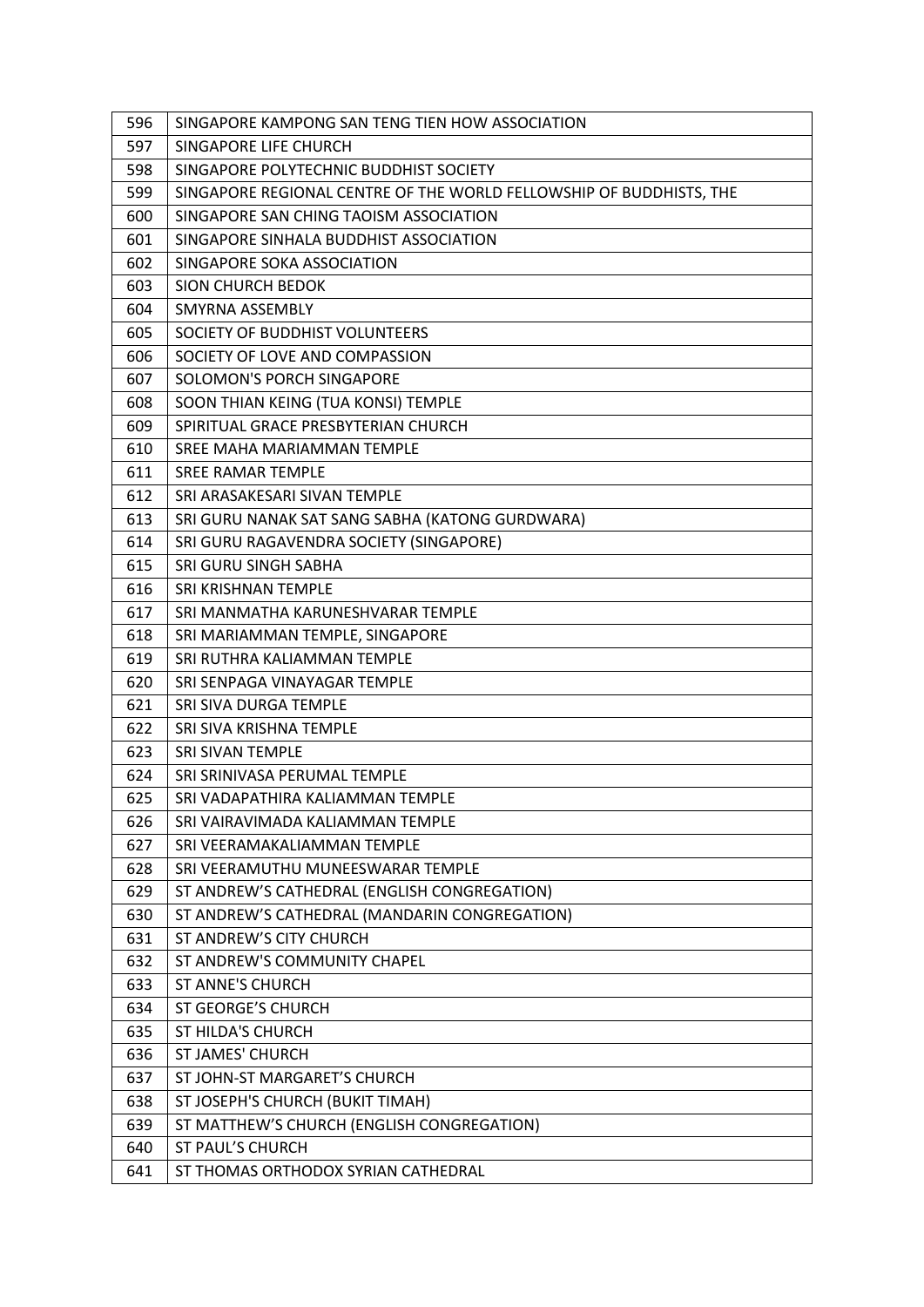| 642 | ST. JAMES' CHURCH                                                       |
|-----|-------------------------------------------------------------------------|
| 643 | <b>ST. JOHN'S CHAPEL</b>                                                |
| 644 | ST. JOSEPH'S CHURCH (VICTORIA STREET)                                   |
| 645 | <b>ST. PETER'S CHURCH</b>                                               |
| 646 | <b>SUKYO MAHIKARI SINGAPORE</b>                                         |
| 647 | <b>SULTAN MOSQUE</b>                                                    |
| 648 | <b>SWEE KOW KUAN TEMPLE</b>                                             |
| 649 | S-WORD EVANGELICAL FREE CHURCH                                          |
| 650 | SZE CHENG KENG CHINESE TEMPLE                                           |
| 651 | TAI PEI BUDDHIST CENTRE                                                 |
| 652 | TAI PEI YUEN TEMPLE                                                     |
| 653 | TAI YEONG KON TEMPLE                                                    |
| 654 | TAMIL METHODIST CHURCH                                                  |
| 655 | <b>TAMPINES CHINESE TEMPLE</b>                                          |
| 656 | TAO ONE LTD                                                             |
| 657 | TAO TIAN KENG TEMPLE SOCIETY                                            |
| 658 | <b>TAOIST FEDERATION (SINGAPORE)</b>                                    |
| 659 | <b>TAOIST MISSION (SINGAPORE)</b>                                       |
| 660 | <b>TARA BUDDHIST CENTRE</b>                                             |
| 661 | <b>TASEK UTARA MOSQUE</b>                                               |
| 662 | TELOK AYER CHINESE METHODIST CHURCH                                     |
| 663 | TELUGU METHODIST CHURCH (SINGAPORE)                                     |
| 664 | TENG SAN TIAN HOCK TEMPLE                                               |
| 665 | TENTERA DI RAJA MOSQUE                                                  |
| 666 | TEONG SIEW KUAN TEMPLE ASSOCIATION                                      |
| 667 | THE ALLIANCE OF PENTECOSTAL & CHARISMATIC CHURCHES OF SINGAPORE LIMITED |
| 668 | <b>THE ARK</b>                                                          |
| 669 | THE BIBLE CHURCH (Clementi Bible Centre)                                |
| 670 | THE BUDDHIST UNION                                                      |
| 671 | THE CHURCH IN SINGAPORE (CHRISTIAN STEWARDS) LTD                        |
| 672 | THE CHURCH OF JESUS CHRIST OF LATTER-DAY SAINTS                         |
| 673 | THE DHARMA CAKRA SOCIETY                                                |
| 674 | THE DIOCESE OF SINGAPORE                                                |
| 675 | THE HARVEST FORCE                                                       |
| 676 | THE KHENG CHIU TIN HOU KONG AND BURIAL GROUND                           |
| 677 | THE LIVING WAY CHURCH                                                   |
| 678 | THE LIVING WORD FELLOWSHIP                                              |
| 679 | THE METHODIST CHURCH IN SINGAPORE                                       |
| 680 | THE PARSI ZOROASTRIAN ASSOCIATION OF SOUTH EAST ASIA                    |
| 681 | THE PEOPLE'S BIBLE CHURCH                                               |
| 682 | THE PEOPLE'S CHURCH                                                     |
| 683 | THE PEOPLES PRESBYTERIAN CHURCH                                         |
| 684 | THE PRESBYTERIAN CHURCH IN SINGAPORE                                    |
| 685 | THE SALVATION ARMY                                                      |
| 686 | THE SHEPERD'S TABERNACLE                                                |
| 687 | THE SINGAPORE BUDDHA SASANA SOCIETY (SAKYA TENPHEL LING)                |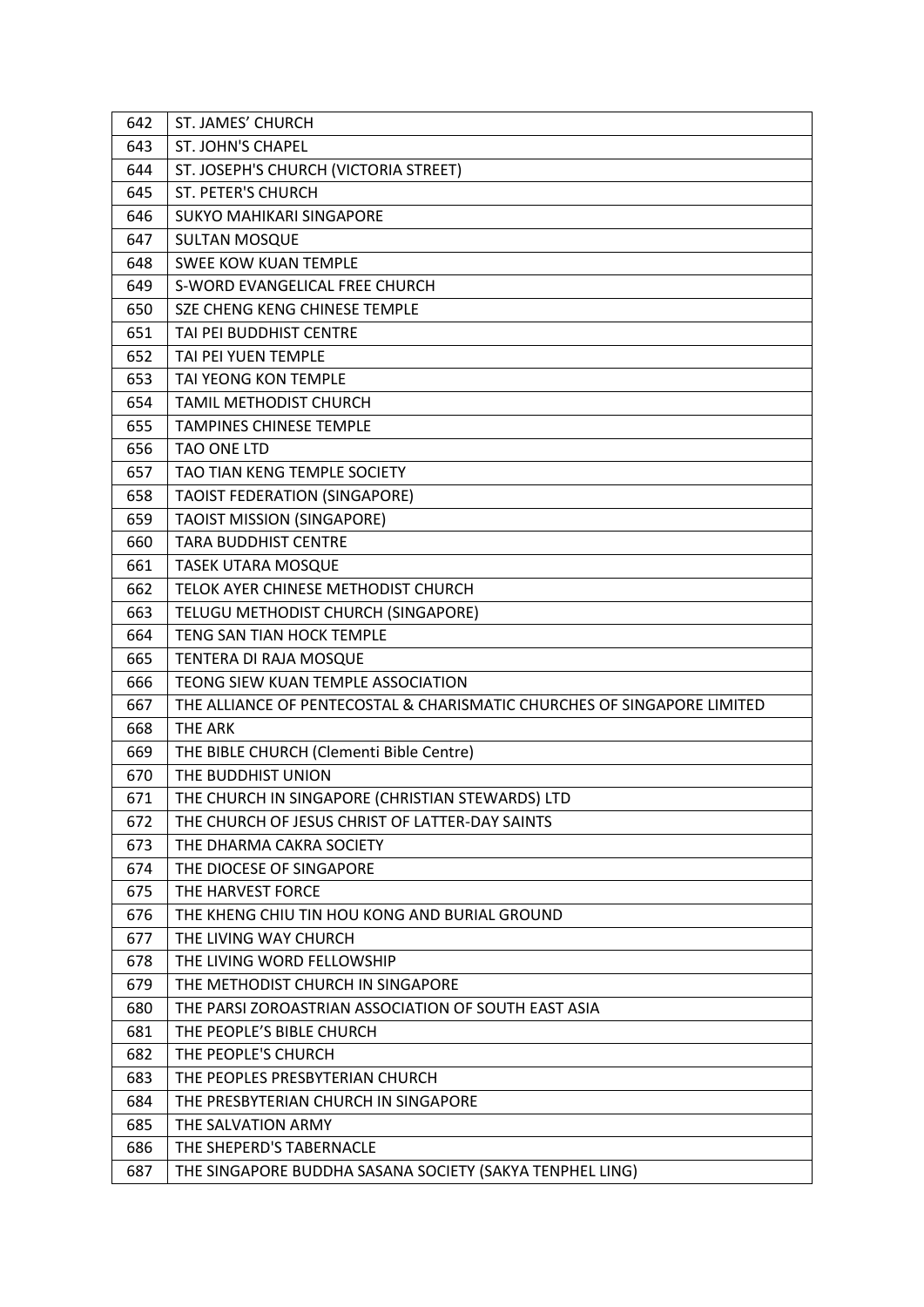| 688 | THE SPIRITUAL ASSEMBLY OF THE BAHAIS OF SINGAPORE   |
|-----|-----------------------------------------------------|
| 689 | THE TITULAR ROMAN CATHOLIC ARCHBISHOP OF SINGAPORE  |
| 690 | THEKCHEN CHOLING (SINGAPORE)                        |
| 691 | THIAM HOCK KENG TEMPLE                              |
| 692 | THIAN HOCK KENG TEMPLE                              |
| 693 | THOMSON ROAD BAPTIST CHURCH                         |
| 694 | THONG KHENG CHARITABLE INSTITUTION                  |
| 695 | THYE HUA KWAN MORAL SOCIETY                         |
| 696 | <b>TIAN DE TEMPLE</b>                               |
| 697 | TIAN HOON TEMPLE                                    |
| 698 | TIAN KONG BUDDHIST TEMPLE                           |
| 699 | <b>TIAN TECK KENG TEMPLE</b>                        |
| 700 | TIAN ZI TIAN YUAN FU ASSOCIATION                    |
| 701 | TIEN KONG THUN TEMPLE                               |
| 702 | TIEN SEN TUA TEMPLE                                 |
| 703 | TIEN TECK PO YUAN TONG                              |
| 704 | TIONG BAHRU QI TIAN GONG TEMPLE                     |
| 705 | <b>TIONG EE KWAN TEMPLE</b>                         |
| 706 | <b>TIONG GHEE TEMPLE</b>                            |
| 707 | TIOW HOON TIEN CHINESE TEMPLE                       |
| 708 | TI-SARANA BUDDHIST ASSOCIATION                      |
| 709 | TOA PAYOH METHODIST CHURCH                          |
| 710 | TOA PAYOH SEU TECK SEAN TONG                        |
| 711 | TOA PAYOH TAMIL METHODIST CHURCH                    |
| 712 | TONG SIAN TNG TEMPLE                                |
| 713 | TONG WHYE TEMPLE                                    |
| 714 | TOONG CHAI PRESBYTARIAN CHURCH                      |
| 715 | TOU MU KUNG TEMPLE ( HOUGANG DOU MU TEMPLE)         |
| 716 | TRINITY ANNUAL CONFERENCE (TRAC)                    |
| 717 | <b>TRINITY CHRISTIAN CENTRE</b>                     |
| 718 | <b>TRINITY METHODIST CHURCH</b>                     |
| 719 | TRINITY THEOLOGICAL COLLEGE                         |
| 720 | TRUE BUDDHA SHI CHENG ASSOCIATION                   |
| 721 | TRUE GRACE PRESBYTERIAN CHURCH                      |
| 722 | TRUE LIGHT COMMUNITY CHURCH LIMITED                 |
| 723 | TRUE WAY PRESBYTERIAN CHURCH                        |
| 724 | TRUE WAY PRESBYTERIAN CHURCH - ENGLISH CONGREGATION |
| 725 | TSE THO AUM TEMPLE                                  |
| 726 | <b>TUAS PEK KONG KENG</b>                           |
| 727 | <b>UBIN THAI BUDDHIST TEMPLE</b>                    |
| 728 | UPPER BOON KENG ROAD TUA PEK KONG                   |
| 729 | UTTAMAYANMUNI BUDDHIST TEMPLE                       |
| 730 | <b>VIMALAKIRTI BUDDHIST CENTRE</b>                  |
| 731 | WAI SAN BUDDHIST SOCIETY SINGAPORE                  |
| 732 | WAK TANJONG MOSQUE                                  |
| 733 | WAT ANANDA METYARAMA                                |